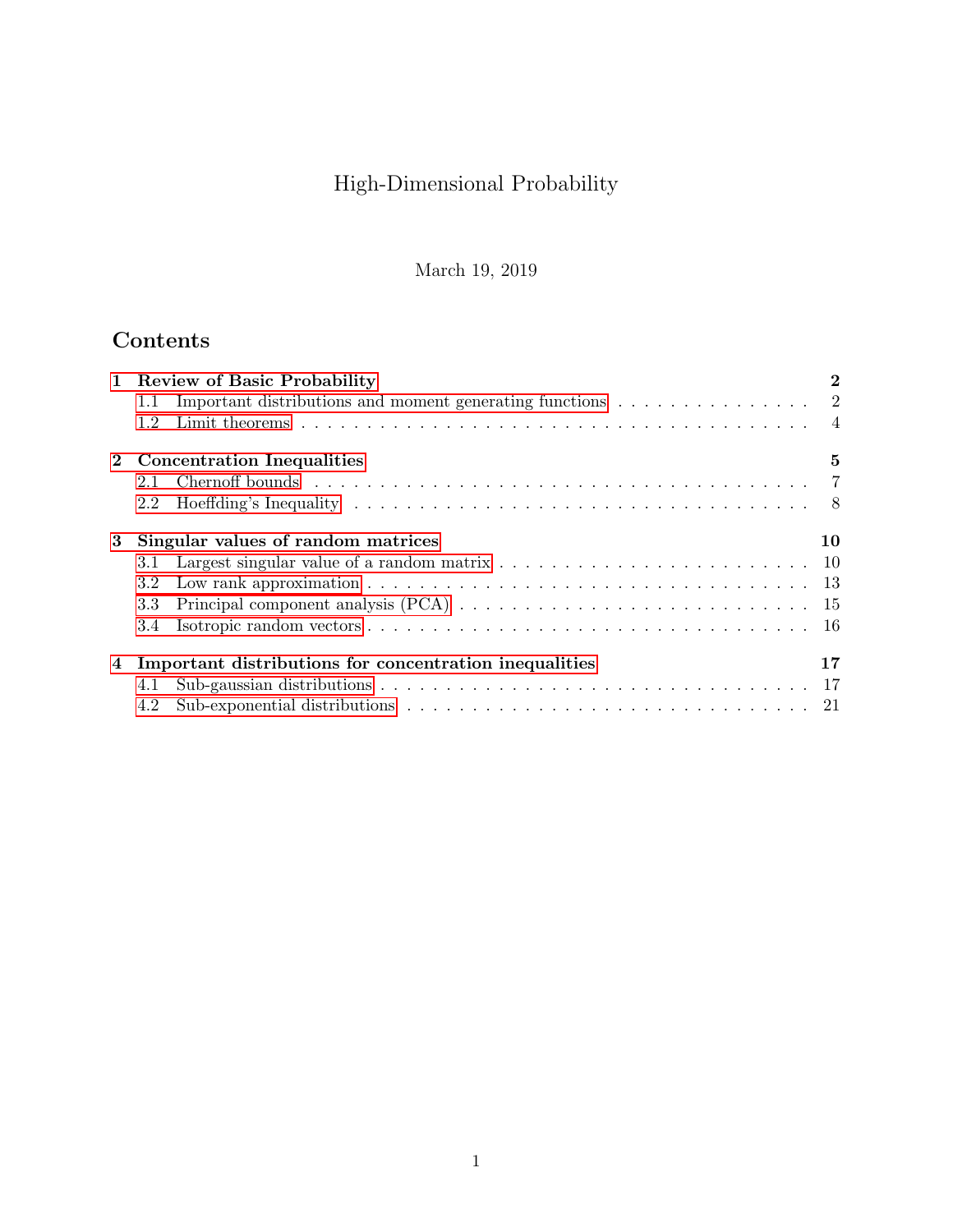## Week 1: Hoeffding and Chernoff Bounds and Key Distributions Speaker Courtney Paquette, March 7

Intuition: Why should we study in optimization concentration inequalities? Consider the problem of matrix completion. Consider a fixed  $n \times n$  matrix X with rank $(X) = r$  where  $r \ll n$ .

• Each entry  $X_{ij}$  is revealed to us independently with some probability  $p \in (0,1)$  and hidden with probability  $1 - p$ . Let  $Y \in \mathbb{R}^{n \times n}$ 

 $Y_{ij} = \delta_{ij}X_{ij}$  where  $\delta_{ij} \sim \text{Ber}(p)$  are independent.

• If  $p = \frac{m}{n^2}$ , then we are shown m entries of X on average.

How can we infer  $X$  from  $Y$ ?

How many entries  $m$  do we need to see in order for matrix completion to be possible?

## <span id="page-1-0"></span>1 Review of Basic Probability

The material, in this section, is covered in most introductory graduate probability courses (see e.g. Vershynin's High-Dimensional Probability, Durrett's Probability: Theory and Examples). The purpose of this section is to introduce the basic notation as well as some classic probability theorems.

Throughout, we denote  $(\Omega, \mathcal{F}, \text{Pr})$ , a probability measure space such that  $\mathcal{F}$  is the  $\sigma$ -algebra containing sets from  $\Omega$  and  $\mathbf{Pr}$  is the probability measure on F. A random variable  $X : (\Omega, \mathcal{F}, \mathbf{Pr}) \to$  $(\mathbb{R}, \mathcal{B}(\mathbb{R}), dx)$  is a mapping from the probability space to  $\mathbb{R}$ . Here  $\mathcal{B}(\mathbb{R})$  is the Borel  $\sigma$ -algebra generated by open sets on  $\mathbb R$  and  $m$  is the Lebesgue measure. Recall, the following operations

> Expectation of  $X$ Ω  $X dPr$ Variance of X Var $[X] := \mathbf{E}[(X - \mathbf{E}[X])^2]$ Covariance of X and Y cov $(X, Y) = \mathbf{E}[(X - \mathbf{E}[X])(Y - \mathbf{E}[Y])].$

#### <span id="page-1-1"></span>1.1 Important distributions and moment generating functions

As we recall from a basic probability course, the *distribution* of a random variable  $X$ ,  $F_X(t)$ , is, intuitively, information about what values  $X$  takes and with what probabilities:

$$
F_X(t) = \Pr(X \le t) = \int_{-\infty}^t f(x) \, dx
$$

where f is the *density* function of X. Below I list some examples of common density and distribution functions

• Normal or Gaussian distribution:  $X \sim N(0, 1)$  (mean  $\mu = 0$  and variance,  $\sigma^2 = 1$ ) has density

$$
f(x) = \frac{1}{\sqrt{2\pi}}e^{-x^2/2}, \quad x \in \mathbb{R}
$$

• Bernoulli distribution:  $X \sim \text{Ber}(p)$  with some fixed parameter  $p \in (0, 1)$  means

$$
Pr(X = 1) = p
$$
 and  $Pr(X = 0) = 1 - p$ .

Recall, the  $\mathbf{E}[X] = p$  and  $\text{Var}(X) = p(1-p)$ .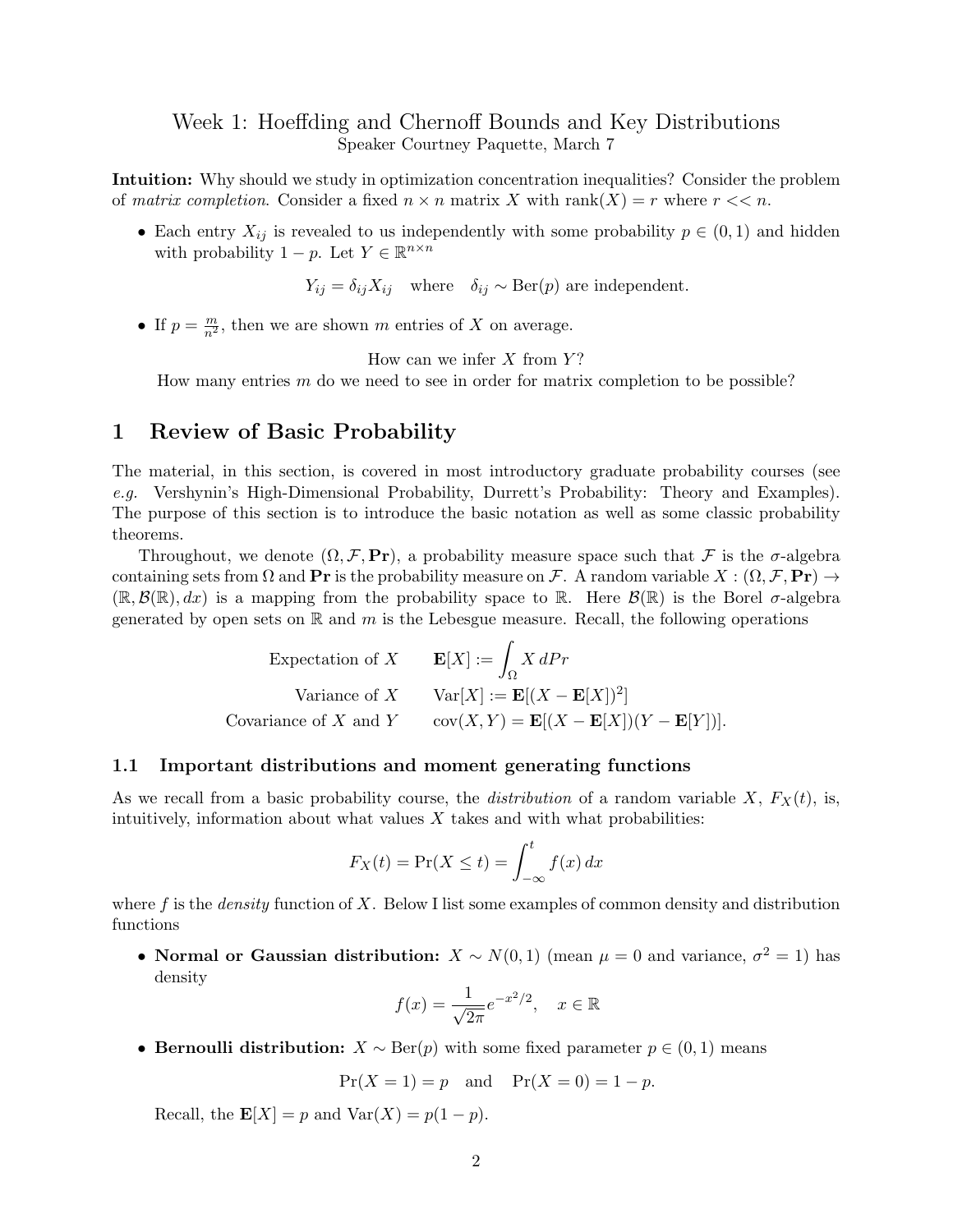- Binomial distribution:  $X \sim \text{Binom}(N,p)$  is  $X = \sum_{i=1}^{N} X_i$  where  $X_i \sim \text{Ber}(p)$ . Note  $\mathbf{E}[X] = Np$  and  $\text{Var}(X) = Np(1-p)$
- Poisson distribution:  $Z \sim \text{Pois}(\lambda)$  if it takes values  $0, 1, 2, \ldots$  with probabilities

$$
\Pr(Z = k) = e^{-\lambda} \frac{\lambda^k}{k!}, \quad k = 0, 1, 2, \dots
$$

**Definition 1.1** (Moment Generating Function (MGF)). The MGF of a random variable X is

$$
M_X(t) = \mathbf{E}[e^{tX}], \quad t \in \mathbb{R}
$$
  
\n
$$
\approx 1 + t\mathbf{E}[X] + \frac{t^2\mathbf{E}[X^2]}{2!} + \frac{t^3\mathbf{E}[X^3]}{3!} + \dots + \frac{t^n\mathbf{E}[X^n]}{n!} + \dots
$$
  
\n
$$
= \int_{-\infty}^{\infty} e^{tx} f(x) dx \quad f(x) \text{ is the density function of } X
$$

Remarks:

- $\frac{d^p}{dt^p} M_X(t)|_{t=0} = \mathbf{E}[X^p]$  pth moment of X
- (Uniqueness)  $M_X(t)$  is "two-sided" Laplace transform: If two random variables X and Y have MGFs that are finite and equal in some neighborhood of 0 then they have the same distributions,  $P(X \leq x) = P(Y \leq y)$ .
- Suppose  $X_i$  are independent. Then  $M_{\sum_i X_i}(t) = \mathbf{E}[e^{t\sum_i X_i}] = \prod_i \mathbf{E}[e^{X_i t}]$

Examples of MGF. Now we give several examples of moment generating functions. For all of our examples, we will have very convenient bounds of the form

<span id="page-2-0"></span>
$$
M_X(t) = \mathbf{E}[e^{tX}] \le \exp\left(\frac{C^2 t^2}{2}\right) \quad \text{for all } t \in \mathbb{R}
$$
 (1.1)

for some  $C \in \mathbb{R}$ , depending on the distribution X.

• Normal distribution:  $Z \sim N(0, \sigma^2)$  then

$$
\mathbf{E}[\exp(tZ)] = \exp\left(\frac{t^2\sigma^2}{2}\right)
$$

(Check this! It's a direct calculation.)

• Rademacher r.v. (symmetric Bernoulli):  $X = 1$  with prob.  $1/2$  and  $X = -1$  with prob. 1/2. Note that Rademacher r.v. and Bernoulli r.v. are related by the identity  $2X - 1$ . Then

$$
\mathbf{E}[e^{tX}] \le \exp\left(\frac{t^2}{2}\right).
$$

*Proof.* First, note that  $\mathbf{E}[X^k] = 0$  whenever k is odd and  $\mathbf{E}[X^k] = 1$  whenever k is even. Using the Taylor expansion of  $e^x$ , we have

$$
\mathbf{E}[e^{tX}] = \sum_{k=0}^{\infty} \frac{t^k \mathbf{E}[X^k]}{k!} = \sum_{k=0,2,4,} \frac{t^k}{k!} = \sum_{k=0}^{\infty} \frac{\lambda^{2k}}{(2k)!}.
$$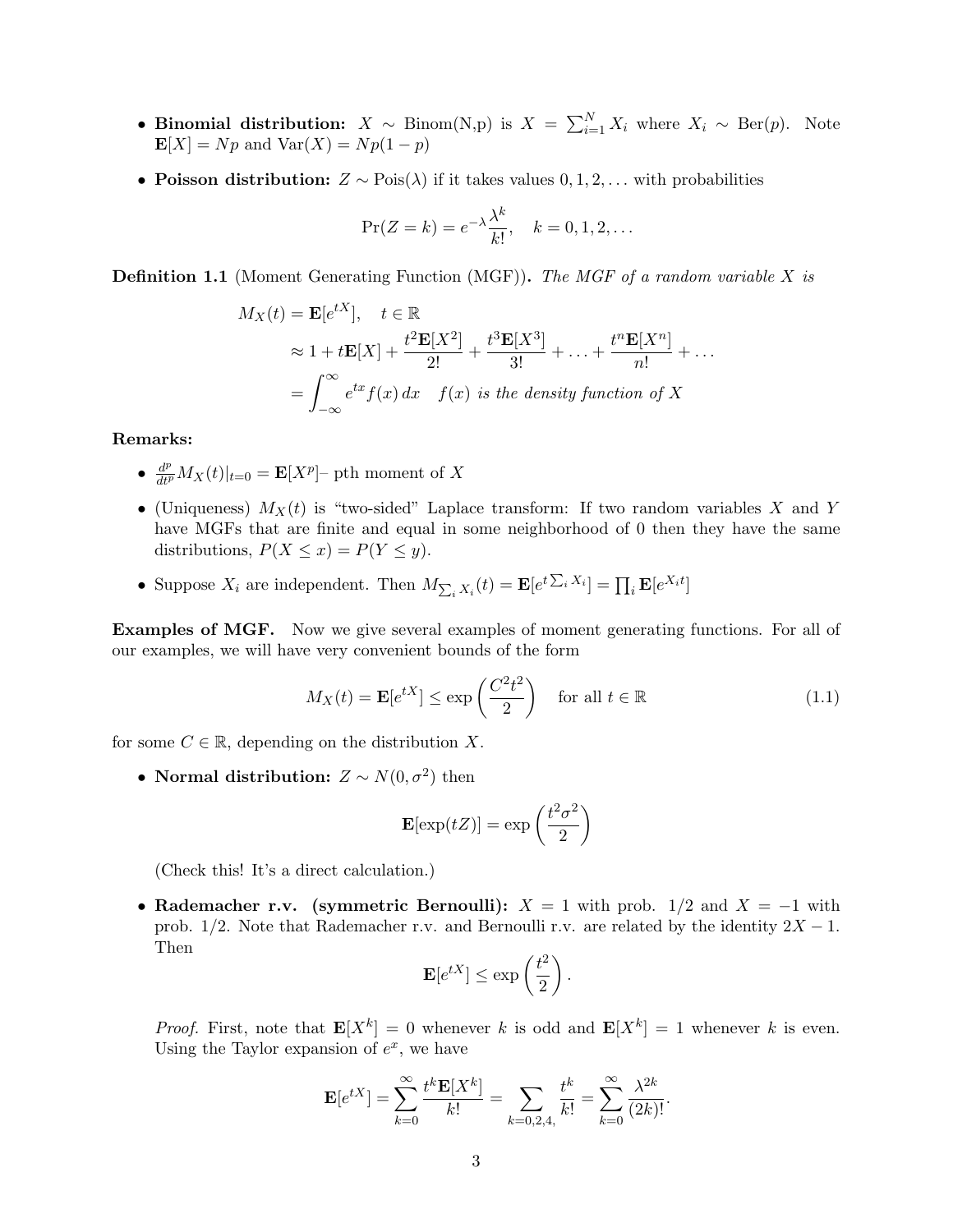Finally, we use that  $(2k)! \geq 2^k \cdot k!$  for all  $k = 0, 1, 2 \dots$ , so that

$$
\mathbf{E}[e^{tX}] \le \sum_{k=0}^{\infty} \frac{(t^2)^k}{2^k \cdot k!} = \sum_{k=0}^{\infty} \left(\frac{t^2}{2}\right)^k \cdot \frac{1}{k!} = \exp\left(\frac{t^2}{2}\right).
$$

I have also included the moment generating functions which do not satisfy the growth condition in  $(1.1).$  $(1.1).$ 

• Poisson distribution: Suppose  $Z \sim \text{Pois}(\lambda)$ . It is a direct calculation to compute the moment generating function:

$$
\mathbf{E}[e^{tZ}] = e^{-\lambda} \sum_{k=0}^{\infty} e^{tk} \cdot \frac{\lambda^k}{k!} = e^{-\lambda} \sum_{k=0}^{\infty} \frac{(e^t \lambda)^k}{k!} = e^{\lambda(e^t - 1)}.
$$

• Exponential distribution: Suppose  $X \sim \exp(\lambda)$ . Again, by a direct calculation, we compute its MGF, for all  $t < \lambda$ ,

$$
\mathbf{E}[e^{tX}] = \int_0^\infty \lambda e^{-\lambda x} e^{tx} dx = \frac{\lambda}{t - \lambda} e^{(t - \lambda)x} \Big|_0^\infty = \frac{\lambda}{\lambda - t}.
$$

#### <span id="page-3-0"></span>1.2 Limit theorems

In data science, we often encounter large sums of (identically distributed, independent (iid)) random variables. Recall, the variable of a sum of independent random variables is

$$
\operatorname{Var}\left(\sum_{i=1}^N X_i\right) = \sum_{i=1}^N \operatorname{Var}(X_i).
$$

In particular, if  $X_i$  have the same distribution with mean  $\mu$  and variance  $\sigma^2$ , then dividing both sides by  $N$ , we have

$$
\operatorname{Var}\left(\frac{1}{N}\sum_{i=1}^{N}X_i\right) = \frac{\sigma^2}{N}
$$

Thus the variance of the *sample mean*,  $\frac{1}{N}$  $\frac{1}{N} \sum_{i=1}^{N} X_i$  of the sample  $\{X_1, X_2, \ldots, X_N\}$  shrinks to 0 as  $N \to \infty$ . This indicates for large N, we expect that the sample mean concentrates tightly about its expectation  $\mu$ .

<span id="page-3-1"></span>**Theorem 1.2** (Strong law of large numbers). Let  $X_1, X_2, \ldots$ , be a sequence of iid r.v. with mean µ. Consider the sum

$$
S_N = X_1 + X_2 + \ldots + X_N.
$$

Then as  $N \to \infty$ 

$$
\frac{S_N}{N} \to \mu \quad a.s.
$$

The next theorem, the central limit theorem, makes one step further. It identifies the limiting distribution of the (properly scaled) sum of  $X_i$ 's as the normal distribution.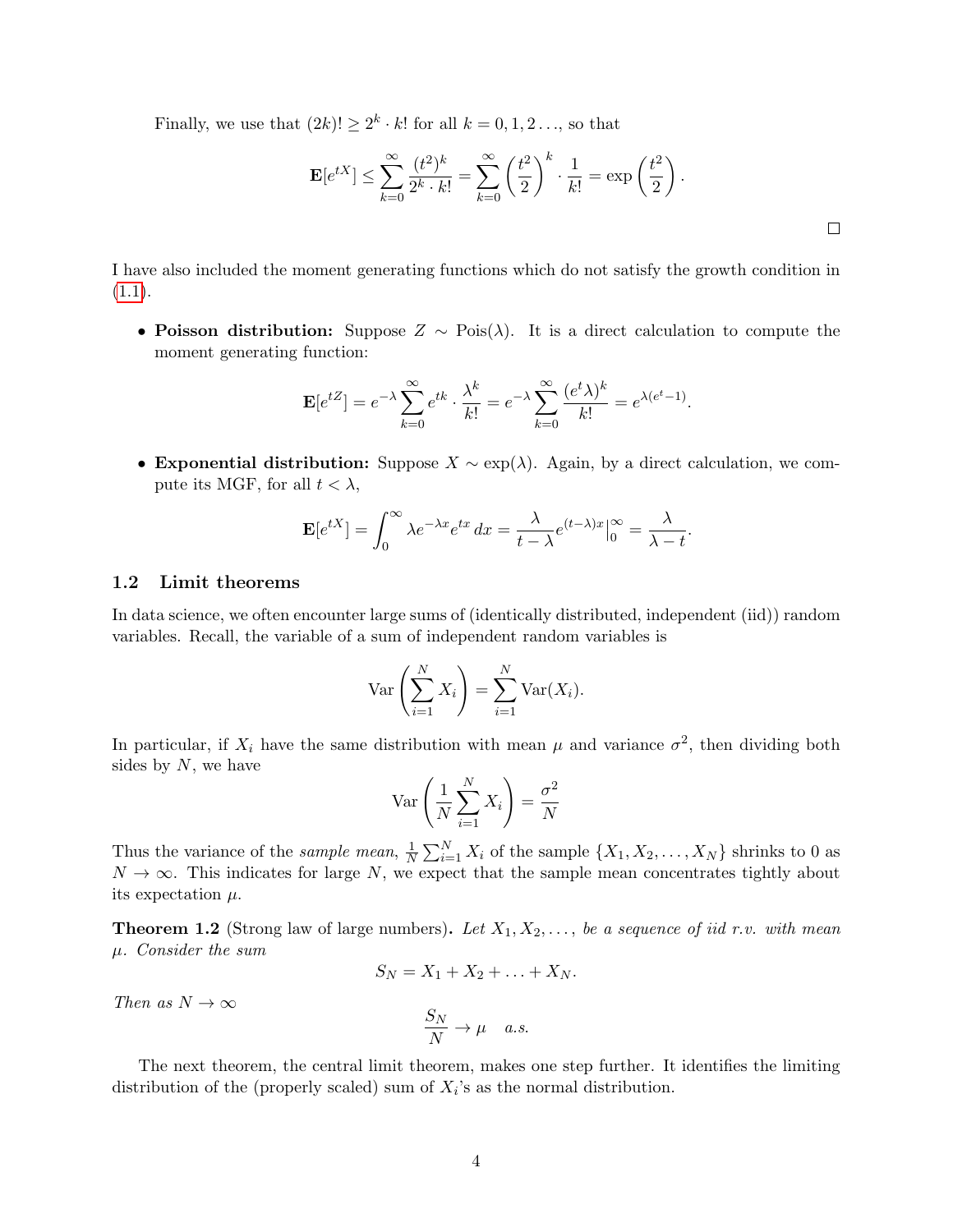<span id="page-4-1"></span>**Theorem 1.3** (Central limit theorem). Let  $X_1, X_2, \ldots$  be a sequence of iid random variables with mean  $\mu$  and variance  $\sigma^2$ . Suppose  $S_N$  is defined as in Theorem [1.2](#page-3-1) and we normalize the random variable  $S_N$  (i.e. mean is 0 and unit variance) as follows

$$
Z_N = \frac{S_N - \mathbf{E}[S_N]}{\sqrt{\text{Var}(S_N)}} = \frac{1}{\sigma\sqrt{N}}\sum_{i=1}^N (X_i - \mu).
$$

Then as  $N \to \infty$ ,

 $Z_N \to N(0, 1)$  in distribution.

(Remark: this means  $Pr(Z_N \ge t) \rightarrow Pr(Z \ge t) = \frac{1}{\sqrt{2}}$  $\frac{1}{2\pi} \int_t^\infty e^{-x^2/2} dx.$ 

## <span id="page-4-0"></span>2 Concentration Inequalities

A basic question in probability, statistics, and machine learning is the following: given a r.v. X with expectation  $E[X]$ , how likely is X to be close to its expectation? Concentration inequalities quantify how a r.v.  $X$  deviates from its mean. They usually take the form

$$
Pr(|X - E[X]| > t) \leq \text{ something small }.
$$

Often we see two types of behaviors depending on whether we are close to the mean or far away. Our first bound is perhaps the most basic of all probability inequalities.

<span id="page-4-2"></span>**Lemma 2.1** (Markov's inequality). Let  $X \geq 0$  be a non-negative r.v. Then for all  $t \geq 0$ 

$$
\Pr(X \ge t) \le \frac{\mathbf{E}[X]}{t}.
$$

Proof. We have the following

$$
t \Pr(X \ge t) = \int_{\{X \ge t\}} t \, d \Pr \le \int_{\{X \ge t\}} X \, d \Pr \le \int_{\Omega} X \, d \Pr = \mathbf{E}[X].
$$

Essentially all other bounds on the probabilities are variations on Markov's inequality. The first variation, perhaps the most important one, uses second moments – variance – of a r.v. rather than its mean. This is known as Chebyshev's inequality.

**Corollary 2.2** (Chebyshev's Inequality). Let X be any random variable with  $Var(X) < \infty$ . Then for all  $t \geq 0$ 

$$
\Pr(|X - \mathbf{E}[X]| \ge t) \le \frac{\text{Var}(X)}{t^2}.
$$

*Proof.* The result is an immediate consequence of Markov's inequality. We note that  $|X - \mathbf{E}[X]| \ge t$ implies  $(X - \mathbf{E}[X])^2 \ge t^2$  (in fact the sets are equal). Thus, we have

$$
\Pr(|X - \mathbf{E}[X]| \ge t) = \Pr((X - \mathbf{E}[X])^2 \ge t^2) \le \frac{\mathbf{E}[(X - \mathbf{E}[X])^2]}{t^2} = \frac{\text{Var}(X)}{t^2}
$$

where the first inequality is Markov's inequality.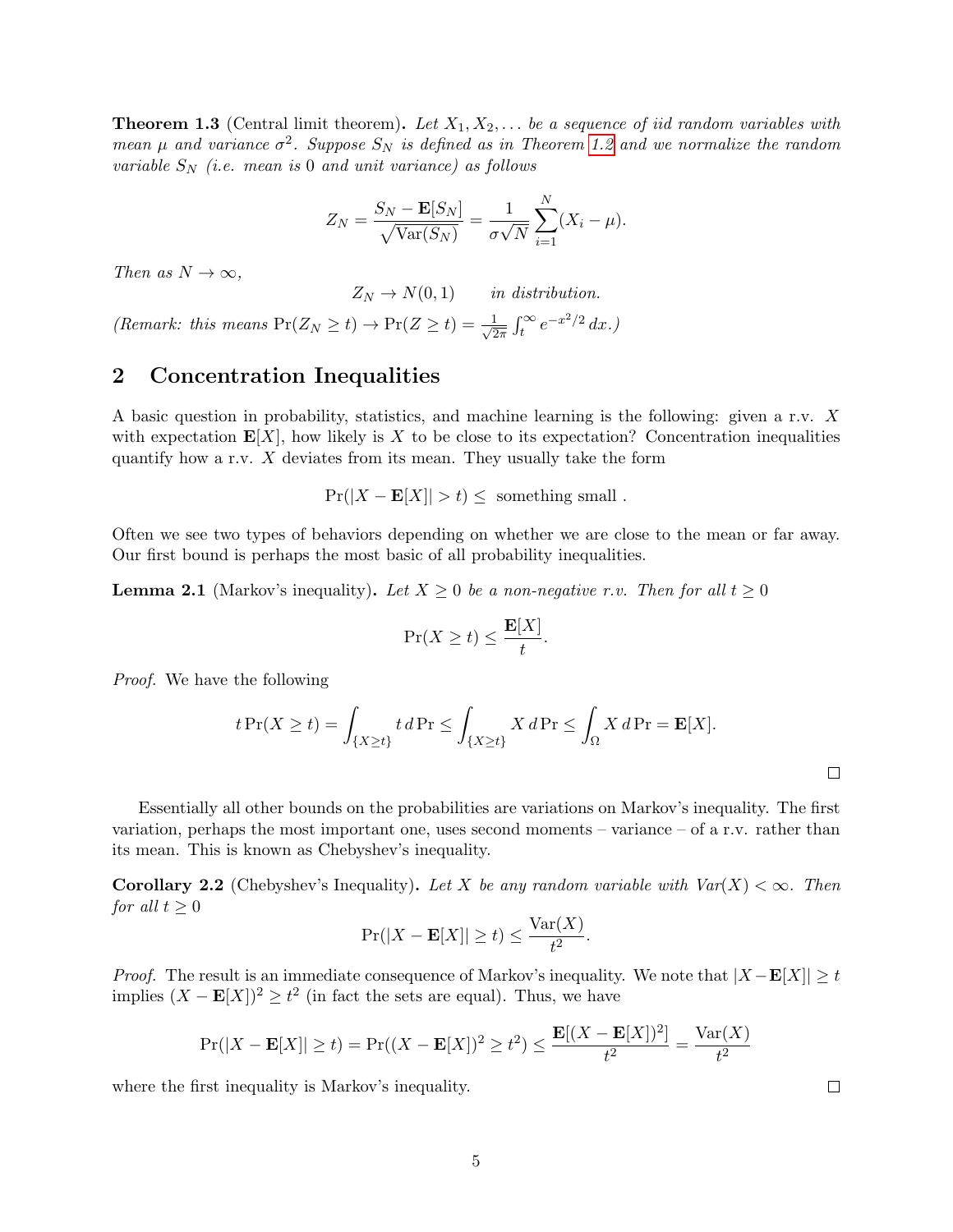A nice consequence of Chebyshev's inequality is that averages of r.v. with finite variance converge to their mean. Let us give an example of this fact. Suppose  $X_i$  are iid and satisfy  $\mathbf{E}[X_i] = 0$ . Then  $\mathbf{E}[X_i] = 0$ , while if we define  $\bar{X} = \frac{1}{N}$  $\frac{1}{N} \sum_{i=1}^{n} X_i$  then

$$
\text{Var}(\bar{X}) = \frac{\text{Var}(X_1)}{N}.
$$

In particular, for any  $t \geq 0$ , we have

$$
\Pr\left(\left|\frac{1}{N}\sum_{i=1}^{N}X_i\right|\geq t\right)\leq \frac{\text{Var}(Z_1)}{Nt^2}
$$

so that  $Pr(|\bar{X}| \ge t) \to 0$  for any  $t > 0$ . Remember N represents number of samples.

But often we expect to have even sharper – exponential – bounds on the probability that a r.v. X exceeds its expectation. Why do we expect this? Well  $S_N = \sum_{i=1}^N X_i$  where  $X_i$  are iid random variables with mean 0 and variance  $\sigma^2$ . Then by normalizing  $S_N$  we know that it converges to a normal in distribution (central limit theorem):

$$
\Pr\left(\frac{1}{N}S_N \ge t\right) = \Pr\left(\frac{S_N}{\sqrt{N}\sigma} \ge \frac{t\sqrt{N}}{\sigma}\right) \approx \Pr\left(Z \ge \frac{t\sqrt{N}}{\sigma}\right)
$$

where  $Z \sim N(0, 1)$ . Moreover, we have the following results for the tails of a normal distributed r.v.

<span id="page-5-0"></span>**Theorem 2.3** (Tails of Normal Distribution). Let  $Z \sim N(0, 1)$ . Then for all  $t \geq 0$ , we have

$$
\left(\frac{1}{t} - \frac{1}{t^3}\right) \cdot \frac{1}{\sqrt{2\pi}} e^{-t^2/2} \le \Pr(Z \ge t) \le \frac{1}{t} \cdot \frac{1}{\sqrt{2\pi}} e^{-t^2/2}.
$$

In particular, for  $t \geq 1$ , the tail is bounded by the density

$$
\Pr(Z \ge t) \le \frac{1}{\sqrt{2\pi}} e^{-t^2/2}.
$$

Therefore, we have the following results for any  $t \ge \sigma/\sqrt{N}$ 

Chebyshev 
$$
Pr\left(\frac{1}{N} \cdot \sum_{i=1}^{N} X_i \ge t\right) \le \frac{\sigma}{N t^2}
$$
  
"CLT"  $Pr\left(\frac{1}{N} \cdot \sum_{i=1}^{N} X_i \ge t\right) \le \frac{1}{\sqrt{2\pi}} \cdot e^{-t^2 N/2\sigma^2}$ 

The CLT says it decays *exponentially* fast in  $N$ , which is much better than the linear decay that followed from Chebyshev's inequality. Unfortunately, this does not follow rigorously from the CLT. Although the approximation by the normal density is valid, the error in approximation can not be ignored and this error decays even slower than linearly in N.

**Theorem 2.4** (Berry-Esseen CLT). In the setting of Theorem [1.3,](#page-4-1) for every N and every  $t \in \mathbb{R}$ we have

$$
|\Pr(Z_N \ge t) - \Pr(Z \ge t)| \le \frac{\rho}{\sqrt{N}}
$$

where  $\rho = \mathbf{E}|X_1 - \mu|^3 / \sigma^3$  and  $Z \sim N(0, 1)$ .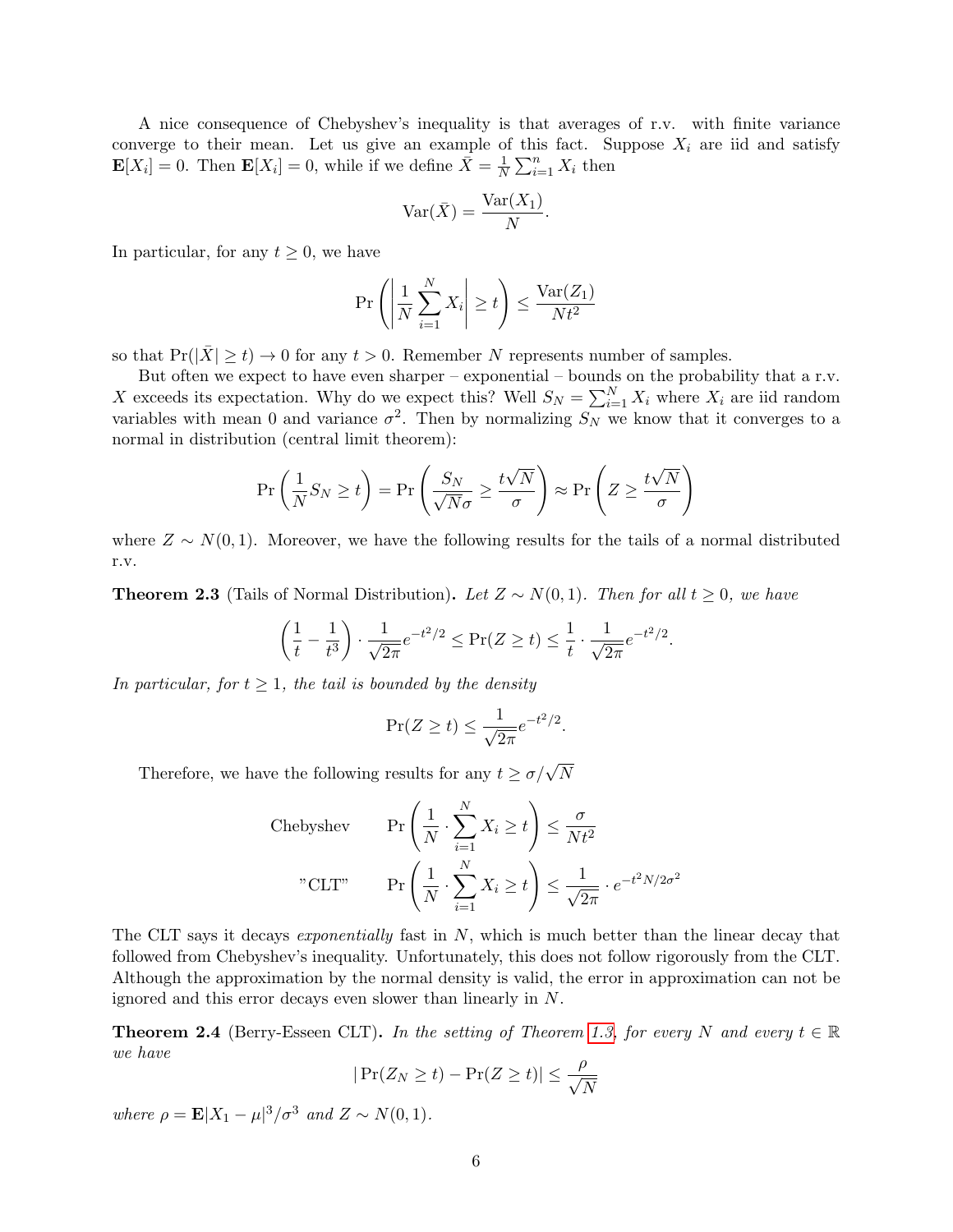#### <span id="page-6-0"></span>2.1 Chernoff bounds

Chernoff bounds use the MGF to obtain exponential deviation bounds.

<span id="page-6-2"></span>**Theorem 2.5** (Chernoff bounds). Let X be a r.v. Then for any  $t \geq 0$ , we have

$$
\Pr(X - \mathbf{E}[X] \ge t) \le \min_{\lambda \ge 0} \ \mathbf{E}[e^{\lambda(X - \mathbf{E}[X])}]e^{-\lambda t} = \min_{\lambda \ge 0} M_{X - \mathbf{E}[X]}(\lambda)e^{-\lambda t}
$$

and

$$
\Pr(X - \mathbf{E}[X] \le -t) = \min_{\lambda \ge 0} \mathbf{E}[e^{\lambda(\mathbf{E}[X] - X)}]e^{-\lambda t} \le \min_{\lambda \ge 0} M_{\mathbf{E}[X] - X}(\lambda)e^{-\lambda t}.
$$

Proof. I will only prove the first inequality since the second inequality is completely identical. The idea is to use Markov's inequality on the exponentiated version. For any  $\lambda \geq 0$ , we have  $X - \mathbf{E}[X] \ge t$  iff  $\exp(\lambda(X - \mathbf{E}[X])) \ge \exp(\lambda t)$ . Hence, we have

$$
\Pr(X - \mathbf{E}[X] \ge t) = \Pr(\exp(\lambda(X - \mathbf{E}[X])) \ge \exp(\lambda t)) \le \mathbf{E}[e^{\lambda(X - \mathbf{E}[X])}]e^{-t\lambda}
$$

where the last inequality follows from Markov's inequality (Lemma [2.1\)](#page-4-2). As our choice of  $\lambda > 0$ does not matter, we can take the best one by minimizing the right side of the bound (Note: the bound holds trivially for  $\lambda = 0$ .  $\Box$ 

Example with a sum of Radamacher r.v. Recall in Section [1.1,](#page-1-1) the MGF for a Radamacher r.v.  $X$  is

<span id="page-6-1"></span>
$$
\mathbf{E}[e^{\lambda X}] \le \exp\left(\frac{\lambda^2}{2}\right). \tag{2.1}
$$

Suppose  $X = \sum_{i=1}^{N} X_i$  where  $X_i \in \{-1, 1\}$  is an independent random sign with  $\mathbf{E}[X] = 0$ . By the Chernoff bound, it becomes immediately clear that

$$
\Pr(X \ge t) \le \mathbf{E}[e^{\lambda X}]e^{-\lambda t} = \mathbf{E}[e^{\lambda X_1}]^N e^{-\lambda t} \le \exp\left(\frac{N\lambda^2}{2}\right)e^{-\lambda t}
$$

where the equality comes from X being a sum of independent r.v. As this holds for all  $\lambda \geq 0$ , we can minimizing this in  $\lambda$ , namely,

$$
\min_{\lambda \ge 0} \frac{N\lambda^2}{2} - \lambda t.
$$

Then  $\lambda = t/N$ , which gives

$$
\Pr(X \ge t) \le \exp\left(-\frac{t^2}{2N}\right).
$$

In particular, taking  $t = \sqrt{2N \log(1/\delta)}$ , we have

$$
\Pr\left(\sum_{i=1}^{N} X_i \ge \sqrt{2N\log\left(\frac{1}{\delta}\right)}\right) \le \delta
$$

So  $X = \sum_{i=1}^{N} X_i = O(n)$ √  $N$ ) with extremely high probability – the sum of N independent random  $\int \mathcal{S}^{\alpha} \mathcal{S}^{\alpha} = \sum_{i=1}^{N} \Lambda_i = O(\sqrt{N})$  with extremestigns is essentially never larger than  $\sqrt{N}$ .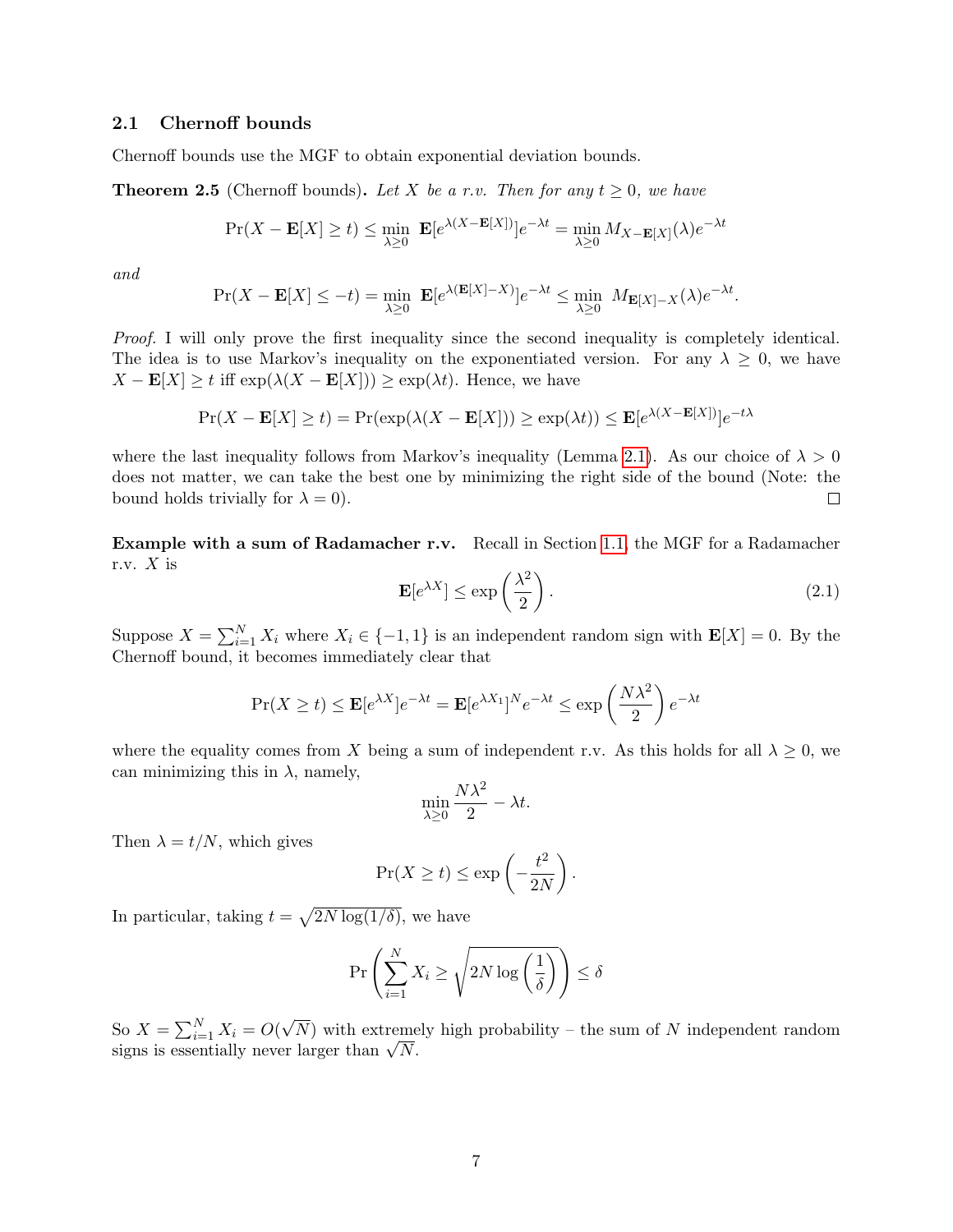#### <span id="page-7-0"></span>2.2 Hoeffding's Inequality

Hoeffding's inequality is a powerful technique for bounding the probability that sums of r.v. are too large or too small.

**Lemma 2.6** (Hoeffding's Lemma). Let X be a bounded r.v. with  $X \in [a, b]$ . Then

$$
\mathbf{E}[\exp(\lambda(X-\mathbf{E}[X]))] \le \exp\left(\frac{\lambda^2(b-a)^2}{8}\right) \quad \text{for all } \lambda \in \mathbb{R}.
$$

Proof. We prove a slightly weaker version of this lemma with a factor of 2 instead of 8. The idea is to use *symmetrization* with Jensen's inequality and our random sign MGF. First, let  $X'$  be an independent copy of X with the same distribution, so  $X' \in [a, b]$  and  $\mathbf{E}[X'] = \mathbf{E}[X]$  but X and X' are independent. Then we have

$$
\mathbf{E}_X[\exp(\lambda(X-\mathbf{E}[X]))] = \mathbf{E}_X[\exp(\lambda(X-\mathbf{E}_{X'}[X']))] \leq \mathbf{E}_X[\mathbf{E}_{X'}[\exp(\lambda(X-X'))]]
$$

where  $\mathbf{E}_X$  and  $\mathbf{E}_{X'}$  indicate expectations taken with respect to X and X'. Here the inequality follows from Jensen's inequality applied to the function  $f(x) = e^{-x}$ . The difference  $X - X'$  is symmetric about zero, namely,  $-(X - X')$  has the same distribution as  $X - X'$ . So if  $S \in \{-1, 1\}$ is a random sign variable, then  $S(X - X')$  has exactly the same distribution as  $X - X'$ . So we have

$$
\mathbf{E}_{X,X'}[\exp(\lambda(X-X'))] = \mathbf{E}_{X,X',S}[\exp(\lambda S(X-X'))]
$$
  
= 
$$
\mathbf{E}_{X,X'}[\mathbf{E}_S[\exp(\lambda S(X-X')) | \sigma(X,X')]]
$$
.

This last inequality used the conditioning property that we saw from martingales. Now we can use the MGF of the random sign [\(2.1\)](#page-6-1), which yields

$$
\mathbf{E}_{S}[\exp(\lambda S(X - X')) | \sigma(X, X')] \le \exp\left(\frac{\lambda^2 (X - X')^2}{2}\right).
$$

By our assumption  $|X - X'| \le (b - a)$  so  $(X - X')^2 \le (b - a)^2$ . Thus, this give

$$
\mathbf{E}_{X,X'}[\exp(\lambda(X-X'))] \le \exp\left(\frac{\lambda^2(b-a)^2}{2}\right)
$$

and the result immediately follows with a 2 instead of an 8.

We now prove Hoeffding's inequality using (1) Chernoff bounds and (2) Hoeffding's lemma.

**Theorem 2.7** (Hoeffding's inequality). Fix constants  $-\infty < a < b < \infty$ . Let  $X_1, X_2, \ldots, X_N$  be independent bounded random variables with  $X_i \in [a, b]$  for all i. Then

$$
\Pr\left(\frac{1}{N}\sum_{i=1}^{N}(X_i - \mathbf{E}[X_i]) \ge t\right) \le \exp\left(-\frac{2Nt^2}{(b-a)^2}\right)
$$

and

$$
\Pr\left(\frac{1}{N}\sum_{i=1}^{N}(X_i - \mathbf{E}[X_i]) \le -t\right) \le \exp\left(-\frac{2Nt^2}{(b-a)^2}\right)
$$

for all  $t \geq 0$ .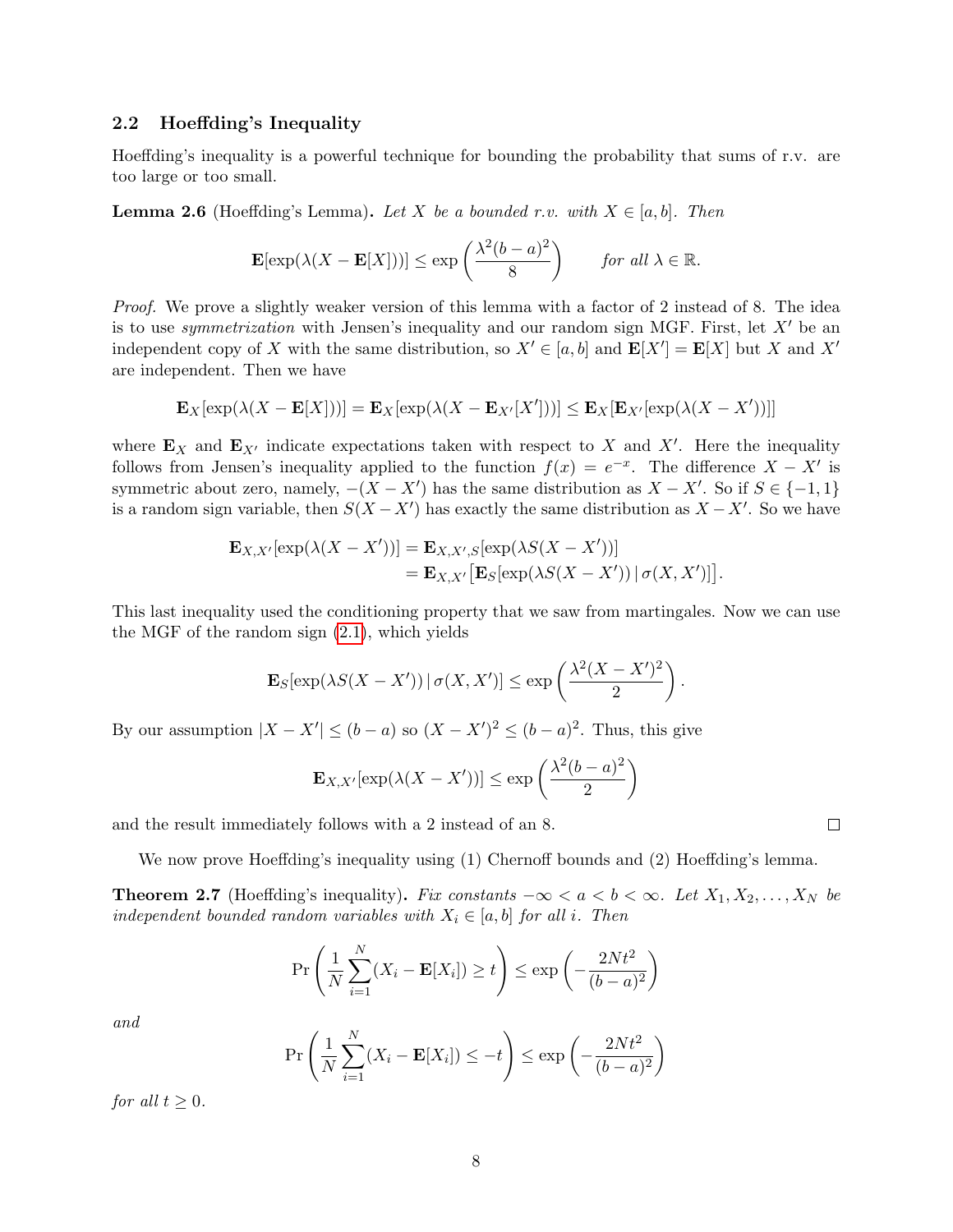Note, in fact, this gives a two-sided bound since

$$
\Pr(|X| \ge t) = \Pr(X \ge t) + \Pr(X \le -t).
$$

Therefore, we have from Hoeffding's inequality that

$$
\Pr\left(\left|\frac{1}{N}\sum_{i=1}^{N}(X_i - \mathbf{E}[X_i])\right| \ge t\right) \le 2 \cdot \exp\left(-\frac{2Nt^2}{(b-a)^2}\right).
$$

Proof. We only prove the result for the upper tail as the lower tail proof is identical. By Chernoff's bounds (Theorem [2.5\)](#page-6-2), we immediately have

$$
\Pr\left(\frac{1}{N}\sum_{i=1}^{N}(X_i - \mathbf{E}[X_i]) \ge t\right) = \Pr\left(\sum_{i=1}^{N}(X_i - \mathbf{E}[X_i]) \ge tN\right)
$$

$$
\le \min_{\lambda \ge 0} \mathbf{E}\left[\exp\left(\lambda \sum_{i=1}^{N}(X_i - \mathbf{E}[X_i])\right)\right]e^{-\lambda Nt}
$$
  
(independence of  $X_i$  and MGF product) 
$$
= \min_{\lambda \ge 0} e^{-\lambda Nt} \prod_{i=1}^{N} \mathbf{E}[e^{\lambda(X_i - \mathbf{E}[X_i])}]
$$
  
(Hoeffding's lemma) 
$$
\le \min_{\lambda \ge 0} e^{-\lambda Nt} \prod_{i=1}^{N} \exp\left(\frac{\lambda^2(b-a)^2}{8}\right).
$$

We now need to compute the minimum of  $\lambda$ . This is the same as finding the following

$$
\min_{\lambda \ge 0} \ \frac{N\lambda^2(b-a)^2}{8} - \lambda Nt.
$$

Taking derivatives, we get that  $\lambda = \frac{4t}{\sqrt{b-1}}$  $\frac{4t}{(b-a)^2}$ . Plugging this in for  $\lambda$  and simplifying yields

$$
\Pr\left(\frac{1}{N}\sum_{i=1}^{N}(X_i - \mathbf{E}[X_i]) \ge t\right) \le \min_{\lambda \ge 0} e^{-\lambda Nt} \prod_{i=1}^{N} \exp\left(\frac{\lambda^2(b-a)^2}{8}\right) = \exp\left(-\frac{2Nt^2}{(b-a)^2}\right).
$$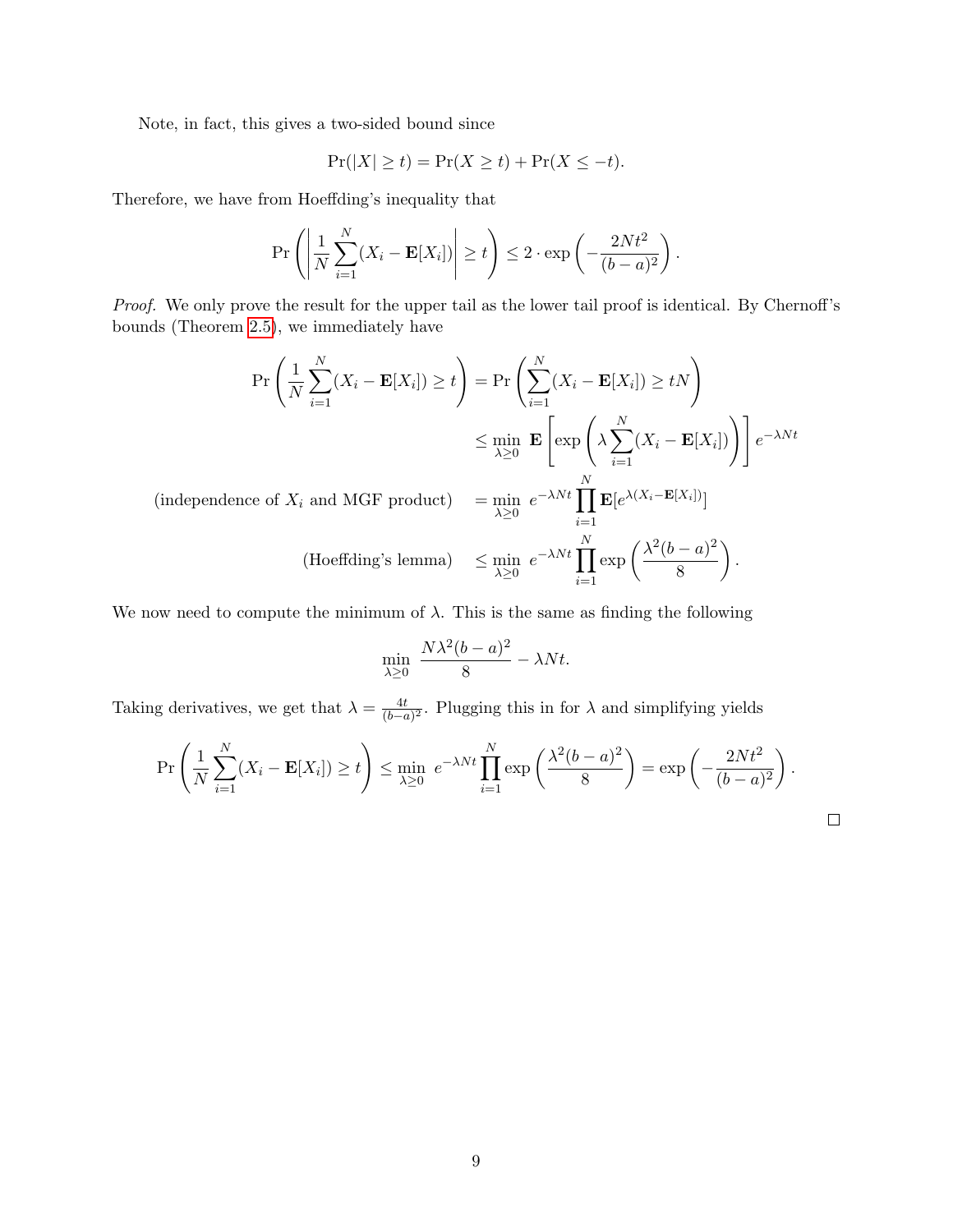## Week 2: Singular values of random matrices Speaker Elliot Paquette, March 14

## <span id="page-9-0"></span>3 Singular values of random matrices

<span id="page-9-3"></span>**Theorem 3.1** (General Hoeffding Inequality). Let  $\{X_i\}_{i=1}^N$  be independent random variables and  $X_i \in [a_i, b_i]$  a.s. where  $a_i, b_i \in \mathbb{R}$  and  $a_i < b_i$ . Then

$$
\Pr\left(\sum_{i=1}^{N} (X_i - \mathbf{E}[X_i]) > t\right) \le \exp\left(\frac{-2t^2}{\sum_{i=1}^{N} (b_i - a_i)^2}\right)
$$

Proof. The same as Hoeffding's inequality for bounded random variables.

 $\Box$ 

#### <span id="page-9-1"></span>3.1 Largest singular value of a random matrix

<span id="page-9-4"></span>**Assumption 3.2.** Let A be a random  $m \times n$  matrix such that  $\{A_{ij}\}_{i \in [m], j \in [n]}$  are independent and bounded,  $|A_{ij}| \leq 1$  and  $\mathbf{E}[A_{ij}] = 0$ .

<span id="page-9-2"></span>**Theorem 3.3.** There is an absolute constant  $C > 0$  so that

$$
\Pr(||A||_{op} \ge C\sqrt{m+n}) \to 0 \quad \text{as } \max\{m, n\} \to \infty.
$$

Remark 1. We state some observations:

- The theorem says  $||A||_{op} \approx$ √  $\frac{m+n}{n}$
- This is tight because  $||Ae_1||^2 = \sum_{i=1}^m A_{i1}^2$  so  $\mathbf{E}[\|Ae_1\|^2]$  is of order m if  $\mathbf{E}[A_{i1}^2] \ge c > 0$

We recall some facts about the operator norm

$$
||A||_{op} = \sup_{||x||_2=1} ||Ax||_2 = \sup_{||x||_2=||y||_2=1} x^T Ay.
$$

Unfortunately, the spheres  $\mathbb{S}^{n-1}$  and  $\mathbb{S}^{m-1}$  have uncountable number of points and so we need to reduce to a finte set.

**Definition 3.4** (Covering number and  $\varepsilon$ -net). Let  $K \subseteq \mathbb{R}^n$  be compact and  $\varepsilon > 0$ . Define the covering number  $\mathcal{N}(K, \varepsilon)$  to be the cardinality of the smallest  $\varepsilon$ -net of K. A set  $W \subset K$  is an  $\varepsilon$ -net of K if for any  $y \in K$ , there exists a  $w \in W$  so that  $||w - y|| \le \varepsilon$ .

**Definition 3.5** (Packing number and  $\varepsilon$ -separated). Let  $K \subseteq \mathbb{R}^n$  be compact and  $\varepsilon > 0$ . Define the packing number  $\mathcal{P}(K,\varepsilon)$  to be the largest cardinality of an  $\varepsilon$ -separated set in K. A set  $W\subset K$ is an  $\varepsilon$ -separated if for all  $w_1, w_2 \in W$ ,  $||w_1 - w_2|| > \varepsilon$ .

#### Lemma 3.6.

$$
\mathcal{P}(K,2\varepsilon) \le \mathcal{N}(K,\varepsilon) \le \mathcal{P}(K,\varepsilon).
$$

*Proof.* We only prove the second inequality and leave the first one to the reader. Let  $W \subseteq K$  be an inclusion maximal  $\varepsilon$ -separated set. Then for all  $x \in K \setminus W$ ,  $\min_{w \in W} ||x - w||_2 \le \varepsilon$ . Therefore, the set W is an  $\varepsilon$ -net.  $\Box$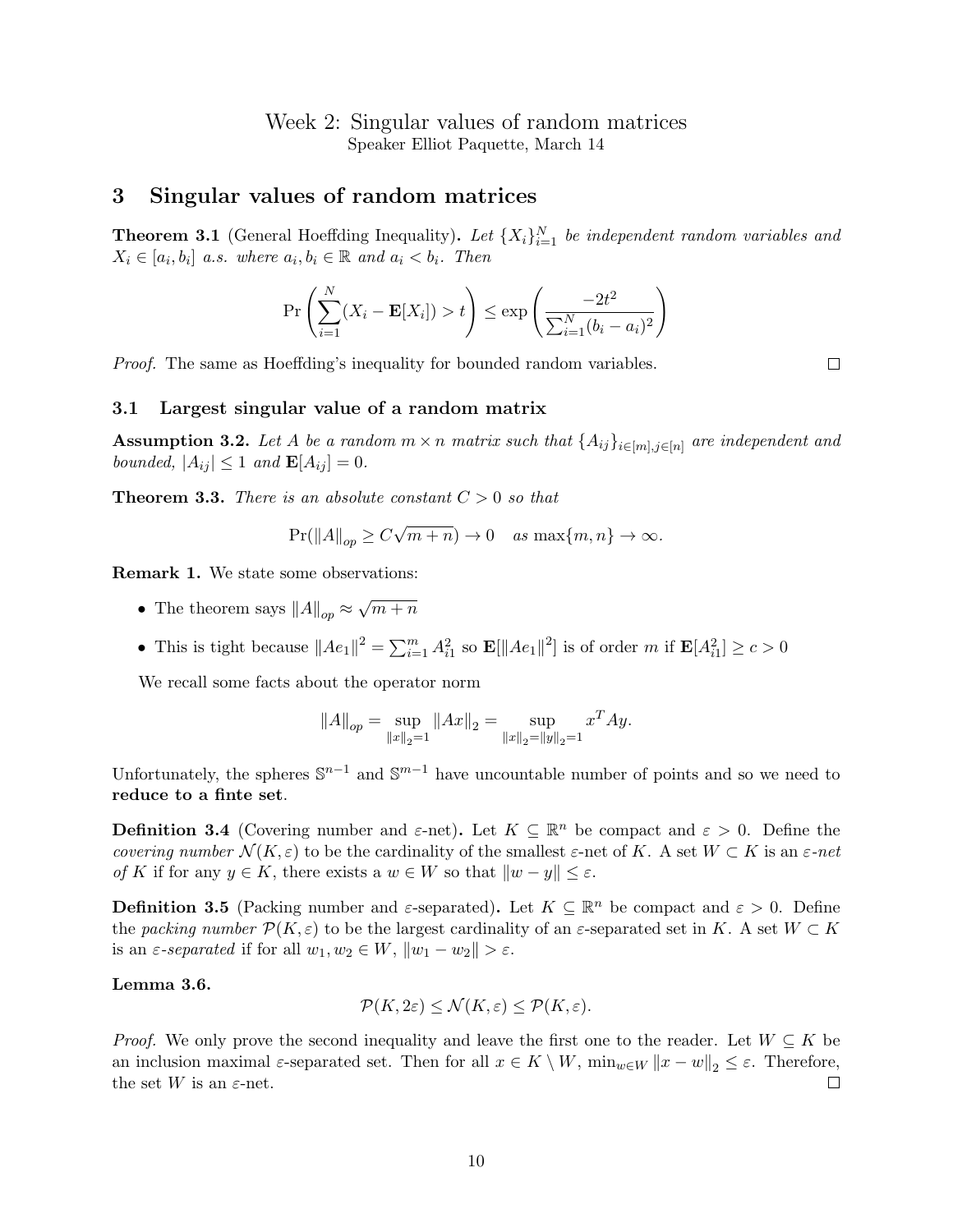In particular, for our problem, we want to estimate the covering number of the  $n$ -dimensional sphere,  $\mathbb{S}^{n-1}$ . The above lemma says, in particular, that we can bound the covering number by the packing number. The lemma below estimates the covering number of the sphere.

<span id="page-10-0"></span>**Lemma 3.7** (Packing number of the sphere). Fix  $\varepsilon > 0$ . If  $K = \mathbb{S}^{n-1}$ , the sphere in n-dimensional space, then

$$
\mathcal{N}(K,\varepsilon) \le \left(1 + \frac{2}{\varepsilon}\right)^n.
$$

Proof. The idea is to estimate the covering number of the sphere. Then by the previous lemma we have an estimate of the packing number of the sphere which gives an estimate of the covering number. For each point x in the  $\varepsilon$ -separated set of K, if we draw a ball of radi  $\varepsilon/2$  centered at x then all these  $\varepsilon/2$ -balls are disjoint. We denote  $B(x, r)$  to be a ball centered at x with radius r. Hence we can compute the volume of these balls:

$$
\mathcal{P}(K,\varepsilon)\mathrm{Vol}(B(0,\frac{\varepsilon}{2})) \le \mathrm{Vol}\big(\bigcup_{x\in\mathbb{S}^{n-1}} B(x,\frac{\varepsilon}{2})\big) \le \mathrm{Vol}(B(0,1+\frac{\varepsilon}{2})).
$$

Here the last inequality follows because  $\bigcup_{x\in\mathbb{S}^{n-1}} B(x,\varepsilon/2)$  forms a  $\varepsilon/2$ -neighborhood of  $\mathbb{S}^{n-1}$ . Rearranging the above inequalities gives

$$
\mathcal{P}(K,\varepsilon)\leq \frac{\text{Vol}(B(0,1+\frac{\varepsilon}{2}))}{\text{Vol}(B(0,\frac{\varepsilon}{2}))}=\frac{(1+\frac{\varepsilon}{2})^n}{(\frac{\varepsilon}{2})^n}.
$$

Next, we return to the proof for singular values.

Proof of Theorem [3.3.](#page-9-2) The idea is to replace all  $x, y$  on the sphere by all  $x, y$  in an  $\varepsilon$ -net. Let  $\mathcal{N}_m, \mathcal{N}_n$  be  $\varepsilon$ -nets of  $\mathbb{S}^{m-1}$  and  $\mathbb{S}^{n-1}$  respectively. We now will prove the result for  $\varepsilon$ -nets. By the union bound,

<span id="page-10-1"></span>
$$
\Pr\left(\exists (x, y) \in \mathcal{N}_m \times \mathcal{N}_n : x^T A y > t\sqrt{m+n}\right) \le |\mathcal{N}_m||\mathcal{N}_n| \max_{(x, y) \in \mathcal{N}_m \times \mathcal{N}_n} \Pr(x^T A y > t\sqrt{m+n}).\tag{3.1}
$$

We observe that  $x^T A y = \sum_{i,j} x_i A_{ij} y_j$  and  $x_i A_{ij} y_j$  is bounded in  $|\cdot|$  by  $|x_i y_i|$ . Here we used the assumption that  $|A_{ij}| \leq 1$ . Now we are in a position to use Hoeffding's inequality (Theorem [3.1\)](#page-9-3)

$$
\Pr\left(x^T A y > t + \mathbf{E}[x^T A y]\right) = \Pr\left(x^T A y > t\right) \le \exp\left(\frac{-2t^2}{4\left\|x\right\|_2^2\left\|y\right\|_2^2}\right).
$$

Here we used the assumption that  $\mathbf{E}[x^T A y] = 0$ . From Lemma [3.7,](#page-10-0) we bound the cardinality of the packing numbers,  $|\mathcal{N}_m||\mathcal{N}_n| \leq (1 + \frac{2}{\varepsilon})^{m+n}$ . This, together with [\(3.1\)](#page-10-1), gives the bound

$$
\Pr\left(\exists (x, y) \in \mathcal{N}_m \times \mathcal{N}_n : x^T A y > t\sqrt{m+n}\right) \le \left(1 + \frac{2}{\varepsilon}\right)^{m+n} \exp\left(\frac{-2t^2(m+n)}{4\left\|x\right\|_2^2 \left\|y\right\|_2^2}\right)
$$

By choosing t appropriately, we can make the RHS small. Therefore, for any  $\varepsilon > 0$ , there exists a constant  $C_{\varepsilon} > 0$  so that on  $\mathcal{N}_m \times \mathcal{N}_n$ ,  $x^T A y \leq C_{\varepsilon} \sqrt{m+n}$  with probability  $\to 1$  as  $\max\{m, n\} \to \infty$ . We have shown the result when  $x, y$  live on the  $\varepsilon$ -nets so now we need to make it hold for any  $x, y$ living on the sphere.

 $\Box$ 

.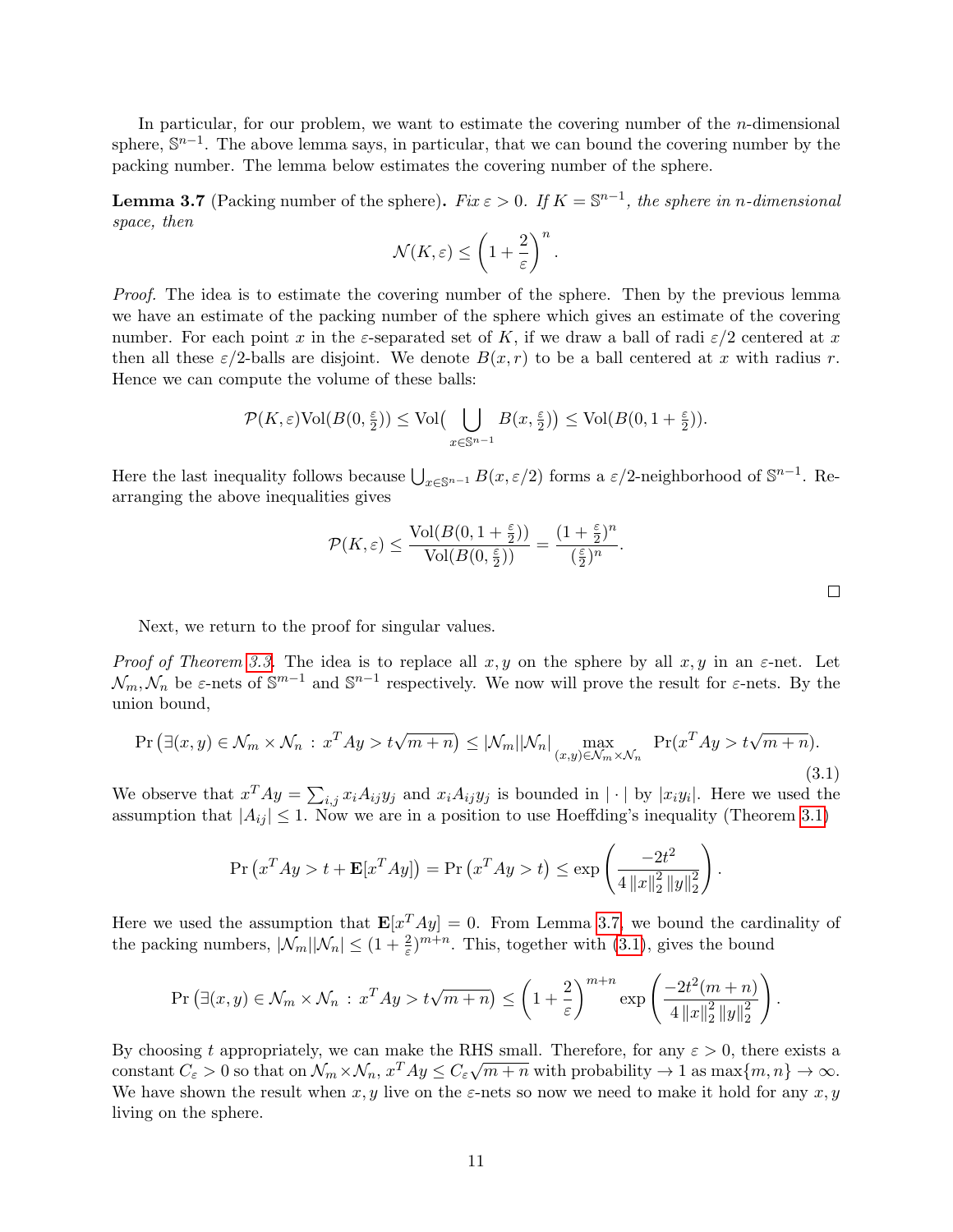Suppose  $\varepsilon < 1/4$  Then for any  $(x, y) \in \mathbb{S}^{m-1} \times \mathbb{S}^{n-1}$ , there exists  $(u, v) \in \mathcal{N}_m \times \mathcal{N}_n$  so that  $||u - x|| < 1/4$  and  $||v - y|| < 1/4$ . Choose x, y to be the vectors on the sphere which attain sup  $x^T A y$ . It follows

$$
x^T A y = u^T A v + (x - u)^T A v + x^T A (y - v) \le u^T A v + 1/4 x^T A y + 1/4 x^T A y.
$$

Here we scaled  $x - u$  to be on the sphere then used that  $x, y$  attain the sup. Since  $x^T A y = ||A||_{op}$ , we get by rearranging √

$$
\frac{1}{2} ||A||_{op} \le u^T A v \le C_{1/4} \sqrt{m+n},
$$

since  $u, v$  are in the  $\varepsilon$ -net. The result follows.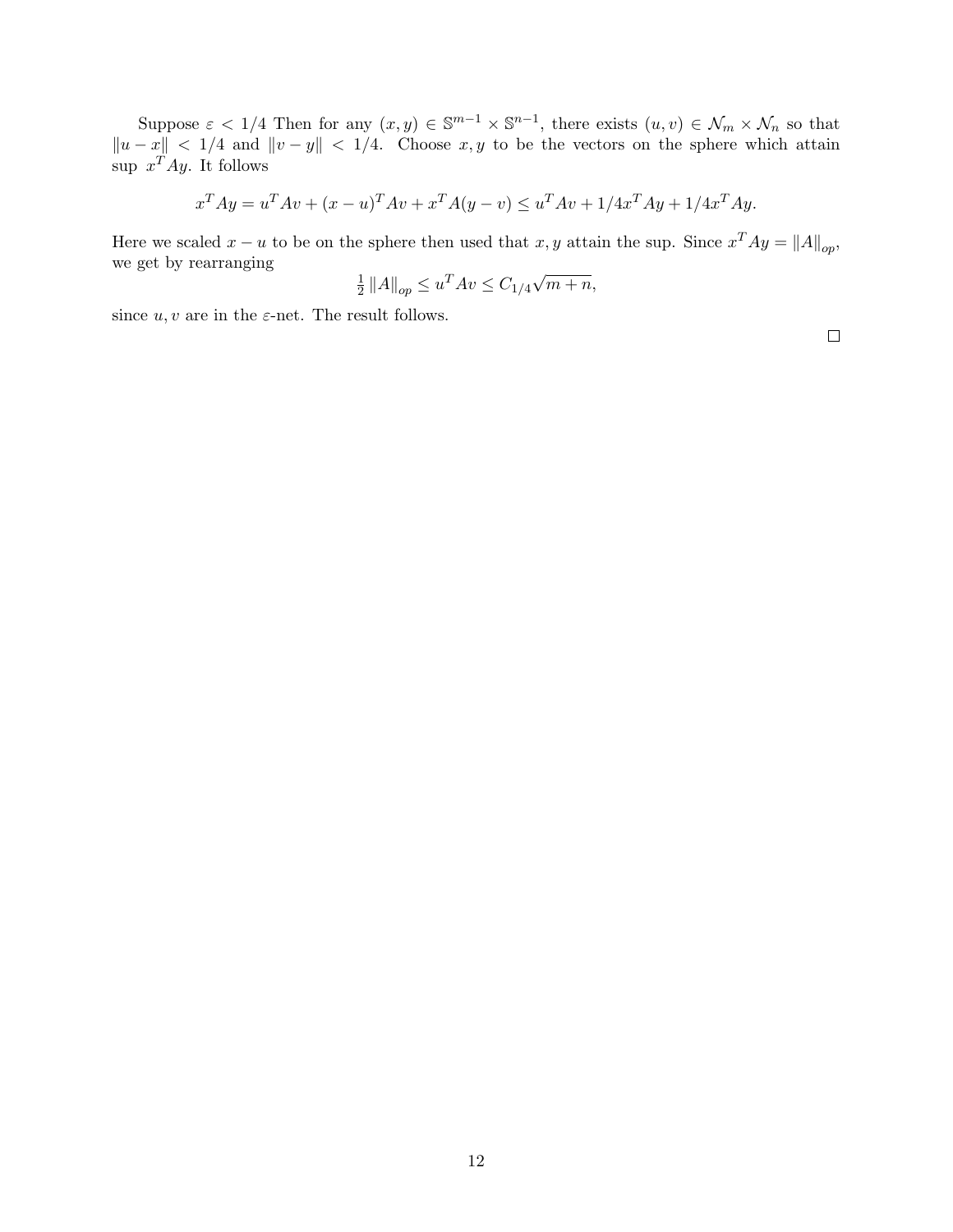Week 3: Low rank approximation and sub-gaussian distributions Speaker Courtney Paquette, March 20

### <span id="page-12-0"></span>3.2 Low rank approximation

Question: Given a matrix  $X \in \mathbb{R}^{m \times n}$ , can one tell if  $X$  is completely random noise or does it contain a signal?

Consider the same assumption as last time (Assumption [3.2\)](#page-9-4).

**Assumption 3.8.** Let A be a random  $m \times n$  matrix such that  $\{A_{ij}\}_{i \in [m], j \in [n]}$  are independent and bounded,  $|A_{ij}| \leq 1$  and  $\mathbf{E}[A_{ij}] = 0$ .

Last week, we showed that under Assumptions [3.2](#page-9-4) and for any  $x \in \mathbb{R}^m$  and  $y \in \mathbb{R}^n$  the following

<span id="page-12-1"></span>
$$
\Pr(x^T A y \le -t) \le \exp\left(\frac{-t^2}{2\|x\|_2^2 \|y\|_2^2}\right) \quad \text{for all } t > 0
$$
  
and 
$$
\Pr\left(\sup_{x \in \mathbb{S}^{m-1}, y \in \mathbb{S}^{n-1}} x^T A y \ge C'\sqrt{m+n}\right) \le \exp\left(-C''(m+n)\right).
$$
 (3.2)

Consider adding a rank one perturbation to A, namely, adding  $\lambda uv^T$  for some u, v unit vectors and  $\lambda \in \mathbb{R}$  independent of A. By conditioning, we may assume that  $\lambda$  is deterministic. Here think

$$
X = A + \lambda uv^T.
$$

**Question:** How big should  $\lambda$  be so that you can see the signal in the singular values of X?

**Proposition 3.9** (Largest singular value of perturbed A). Suppose  $A \in \mathbb{R}^{m \times n}$  is an  $(m \times n)$ -matrix satisfies Assumption [3.2.](#page-9-4) Let  $u \in \mathbb{R}^m$  and  $v \in \mathbb{R}^n$  be any unit vectors. Then there exists an absolute constant C so that if  $\lambda \geq C\sqrt{m+n}$  the following occurs

$$
Pr(\sigma_{\max}(A + \lambda uv^T) \le C'\sqrt{m+n}) \le \exp(-C''(m+n))
$$

for some constant  $C^{''}>0$ .

*Proof.* From the definition of  $\sigma_{\text{max}}$ , we have the following

$$
\sigma_{\max}(A + \lambda uv^T) \ge u^T (A + \lambda uv^T) v^T = u^T A v + \lambda
$$
  
\n
$$
\Rightarrow \quad \Pr (\sigma_{\max}(A + \lambda uv^T) \le C' \sqrt{m + n}) \le \Pr (u^T A v + \lambda \le C' \sqrt{m + n})
$$
  
\n
$$
= \Pr (u^T A v \le (C' - C) \sqrt{m + n})
$$
  
\n(Hoeffding's Inequality) 
$$
\le \exp \left(\frac{-(C' - C)^2 (m + n)}{2 \|u\|^2 \|v\|^2}\right).
$$

Here we assume that  $C' - C < 0$ .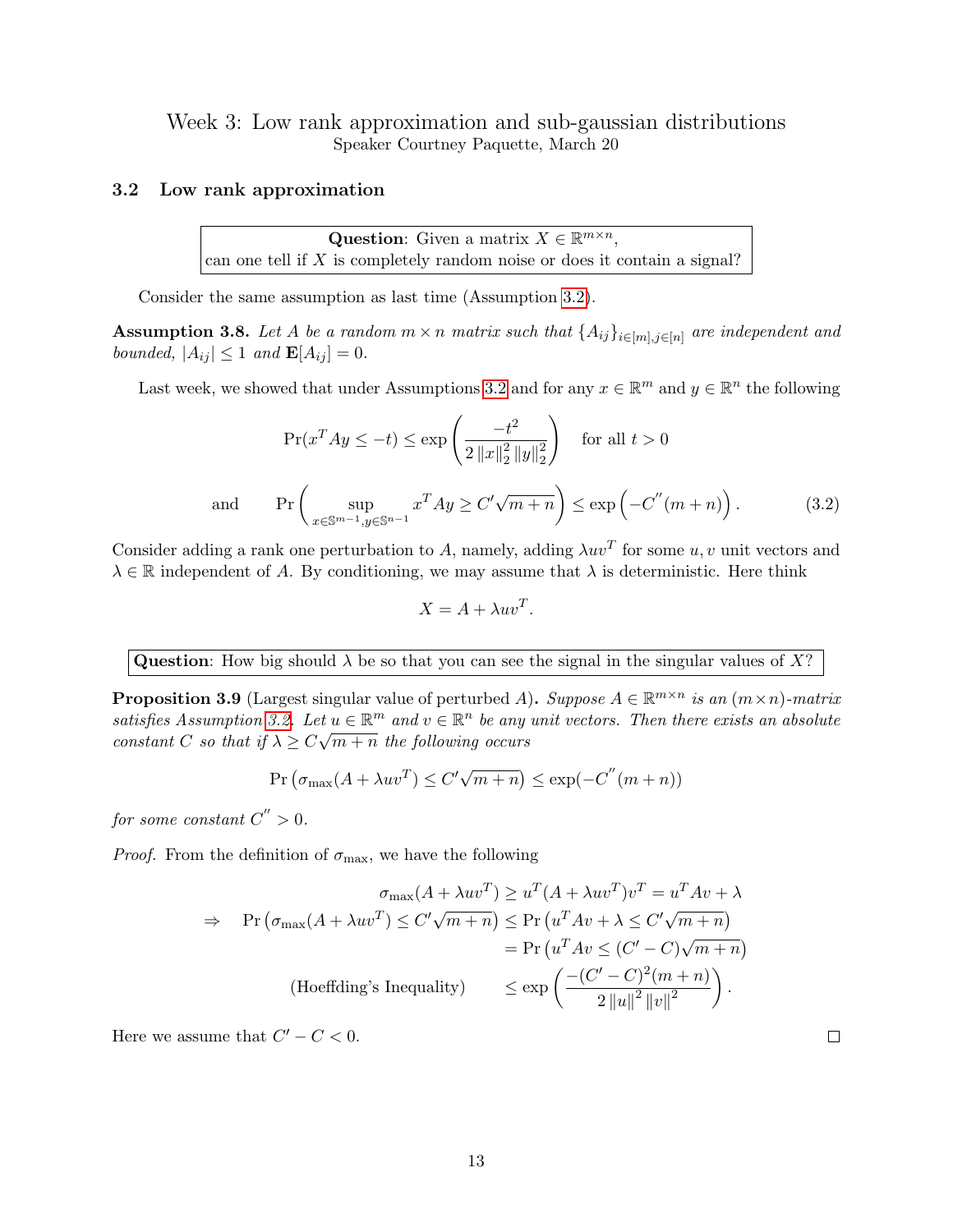**Remark:** This says if the signal is large, namely  $\sqrt{m+n}$ , then the largest singular value of the **The matrix X** is bigger than  $\sqrt{m+n}$ . At the moment, we haven't finished answering our question because we do not know what happens to the other singular values of  $X$ . Recall, last time, we saw that all the singular values of A basically are less than  $O(1)\sqrt{m+n}$ . We will see that, in fact, for the other singular values of X they w.h.p. lie are less than  $\sqrt{m+n}$ .<br>the other singular values of X they w.h.p. lie are less than  $\sqrt{m+n}$ .

We recall the *Courant-Fisher's min-max theorem*: Suppose  $\sigma_{\text{max}} = \sigma_1 \geq \sigma_2 \geq \ldots \geq \sigma_n$  are the ordered singular values of  $A \in \mathbb{R}^{m \times n}$  where  $m \geq n$ . Then

$$
\sigma_i = \min_{\dim E = i} \left\{ \max_{x \in E, ||x||_2 = 1} ||Ax||_2 \right\}
$$

In particular, we have that for the second largest eigenvalue

<span id="page-13-0"></span>
$$
\sigma_2 = \inf_{w} \sup_{x \perp w, \|x\|_2 = 1} \|Ax\|_2.
$$
\n(3.3)

**Proposition 3.10.** Suppose  $A \in \mathbb{R}^{m \times n}$  is an  $(m \times n)$ -matrix satisfies Assumption [3.2.](#page-9-4) Let  $u \in \mathbb{R}^m$ and  $v \in \mathbb{R}^n$  be any unit vectors and  $\lambda \geq 0$ . Then the following holds

$$
Pr(\sigma_2(A + \lambda uv^T) \ge C'\sqrt{m+n}) \le \exp(-C''(m+n))
$$

for some constant  $C' > 0$ .

*Proof.* We just need to use equation  $(3.2)$  which we proved last week. By using  $(3.3)$ , we have the following chain of inequalities

$$
\sigma_2(A + \lambda uv^T) = \inf_{w} \sup_{x \perp w} ||Ax||_2 \le \sup_{\substack{x \perp u \text{ or } y \perp v \\ x \in \mathbb{S}^{m-1}, y \in \mathbb{S}^{n-1}}} x^T (A + \lambda uv^T) y
$$

$$
\le \sup_{\substack{x \perp u \text{ or } y \perp v \\ x \in \mathbb{S}^{m-1}, y \in \mathbb{S}^{n-1}}} x^T A y
$$

$$
\le \sup_{x \in \mathbb{S}^{m-1}, y \in \mathbb{S}^{n-1}} x^T A y.
$$

The result follows from equation [\(3.2\)](#page-12-1).

**Remarks:** The last two propositions, together, show that when the signal is large,  $\lambda \geq C$ √  $\overline{m + n}$ , we can distinguish the signal in the singular values of the matrix  $A + \lambda uv^T$  from pure noise. In fact, although we didn't prove this, when the signal is smaller than  $C\sqrt{m+n}$  and provided all other things held equally (e.g. we don't know the signal is sparse), we can not distinguish the signal from pure noise. If the signal is sparse, then one can see the signal with a lower threshold than  $C\sqrt{m+n}$ , but this requires a lot more work.

Although I only showed the rank one case, a similar result holds for rank k. Namely, if one adds a rank k matrix and the signals are larger than  $C\sqrt{m+n}$ , one can distinguish the top k signals.

We can also say something about the smallest singular value; however proving this result is much more difficult. When  $m \gg n$ , it is clear that the smallest singular value is bounded away from 0. Using the net argument for the largest singular value, we have  $\sigma_{\min} \sim \sqrt{m}$ . When  $m = n$ , there is no gap, but it is still invertible, namely  $\sigma_{\min} \sim n^{-1/2}$  with high probability.

**Proposition 3.11** (Smallest singular value,  $m = n$ ). Suppose  $A \in \mathbb{R}^{n \times n}$  satisfies Assumption [3.2.](#page-9-4) Then for every  $\varepsilon \geq 0$  one has

$$
\Pr(\sigma_{\min}(A) \le \varepsilon n^{-1/2}) \le C\varepsilon + c^n,
$$

where  $C > 0$  and  $c \in (0, 1)$ .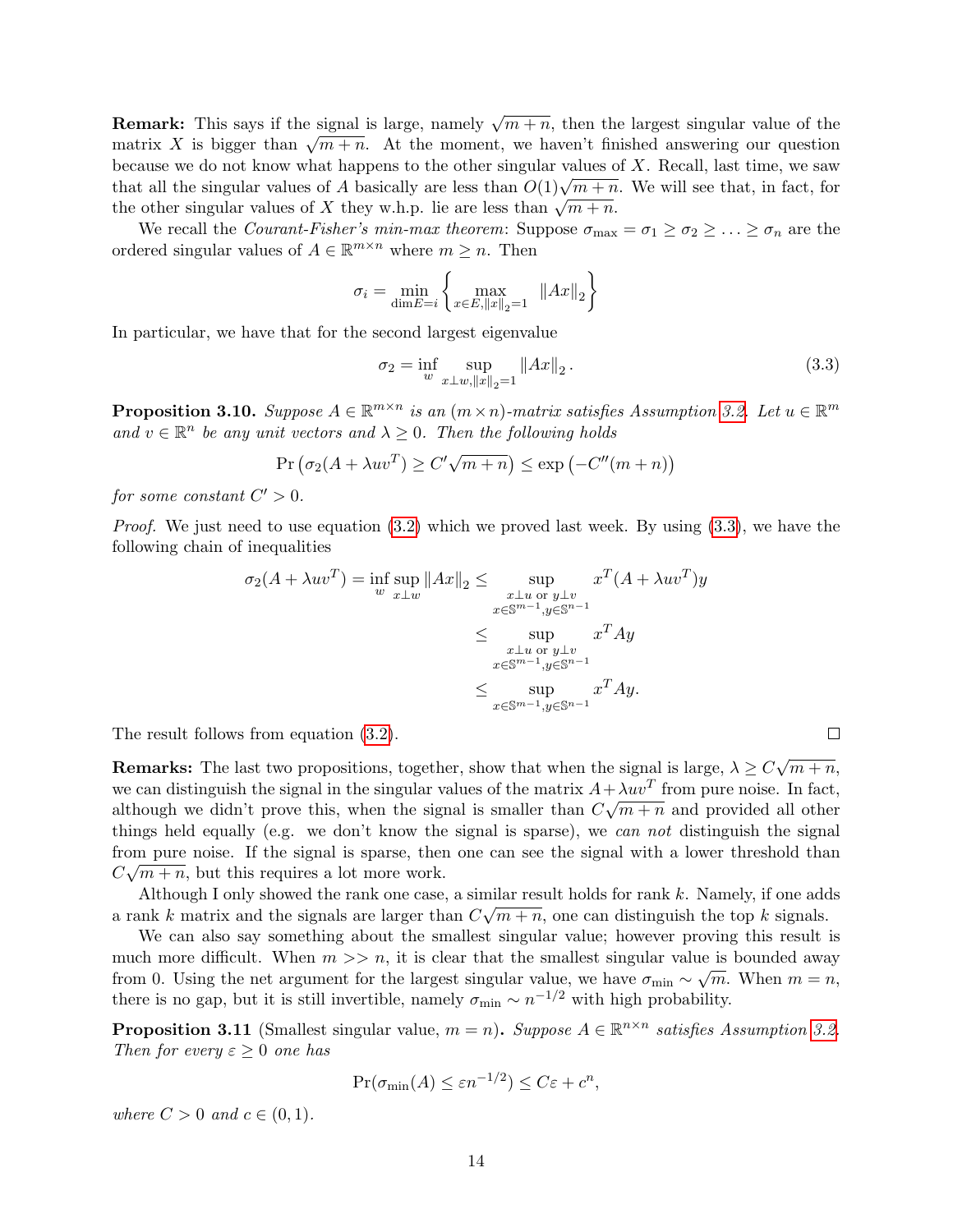

Figure 1: Histogram of the singular values of the matrices A and  $A + \lambda uv^T$  where A is (100,000  $\times$ 1000) matrix generated so that each entry is  $N(0, 1)$  and independent. The vectors u and v are just the one vectors and  $\lambda = 0.3$ . You can see how the largest singular value pops out and all the other singular values lie within  $330 \approx \sqrt{m+n}$ .

Proof. See Rudelson and Vershynin, "The Littlewood-offord problem and invertibility of random matrices" Advances in Mathematics Vol 218, Issue 2, 600–633, 2008  $\Box$ 

#### <span id="page-14-0"></span>3.3 Principal component analysis (PCA)

This idea of distinguishing a signal is of utmost importance in data science. To illustrate this, we introduce an important concept from probability, statistics, and data science called *principal* component analysis. Before continuing, let's introduce a few basic concepts about high-dimensional distributions.

**Definition 3.12** (Mean, covariance, and second moment of random vector). The concept of mean for a random variable generalizes in a straightforward way for a random vector  $X$  taking values in  $\mathbb{R}^n$ . The notion of variance is replaced in high dimensions by the *covariance matrix* of a random vector  $X \in \mathbb{R}^n$ , defined as follows

$$
cov(X) = \mathbf{E}[(X - \mu)(X - \mu)^T] = \mathbf{E}[XX^T] - \mu\mu^T, \text{ where } \mu = \mathbf{E}[X].
$$

Thus  $cov(X)$  is an  $n \times n$  symmetric, positive-semidefinite matrix. The diagonal entries of  $cov(X)$ are precisely the variances of  $X_i$ . More generally, the entries of cov $(X)$  are the *covariances* of the pairs of coordinates of  $X = (X_1, \ldots, X_n)$ :

$$
cov(X)_{ij} = \mathbf{E}[(X_i - \mathbf{E}[X_i])(X_j - \mathbf{E}[X_j])].
$$

We also define the *second moment matrix* of a random vector  $X$  as

$$
\Sigma = \Sigma(X) = \mathbf{E}[XX^T].
$$

The second moment matrix is a higher dimensional generalization of the second moment  $\mathbf{E}[Z^2]$ . By translation, we can assume that  $X$  has mean zero and thus the covariance and second moment matrices are equal. Like the covariance matrix, the second moment matrix  $\Sigma$  is an  $n \times n$  symmetric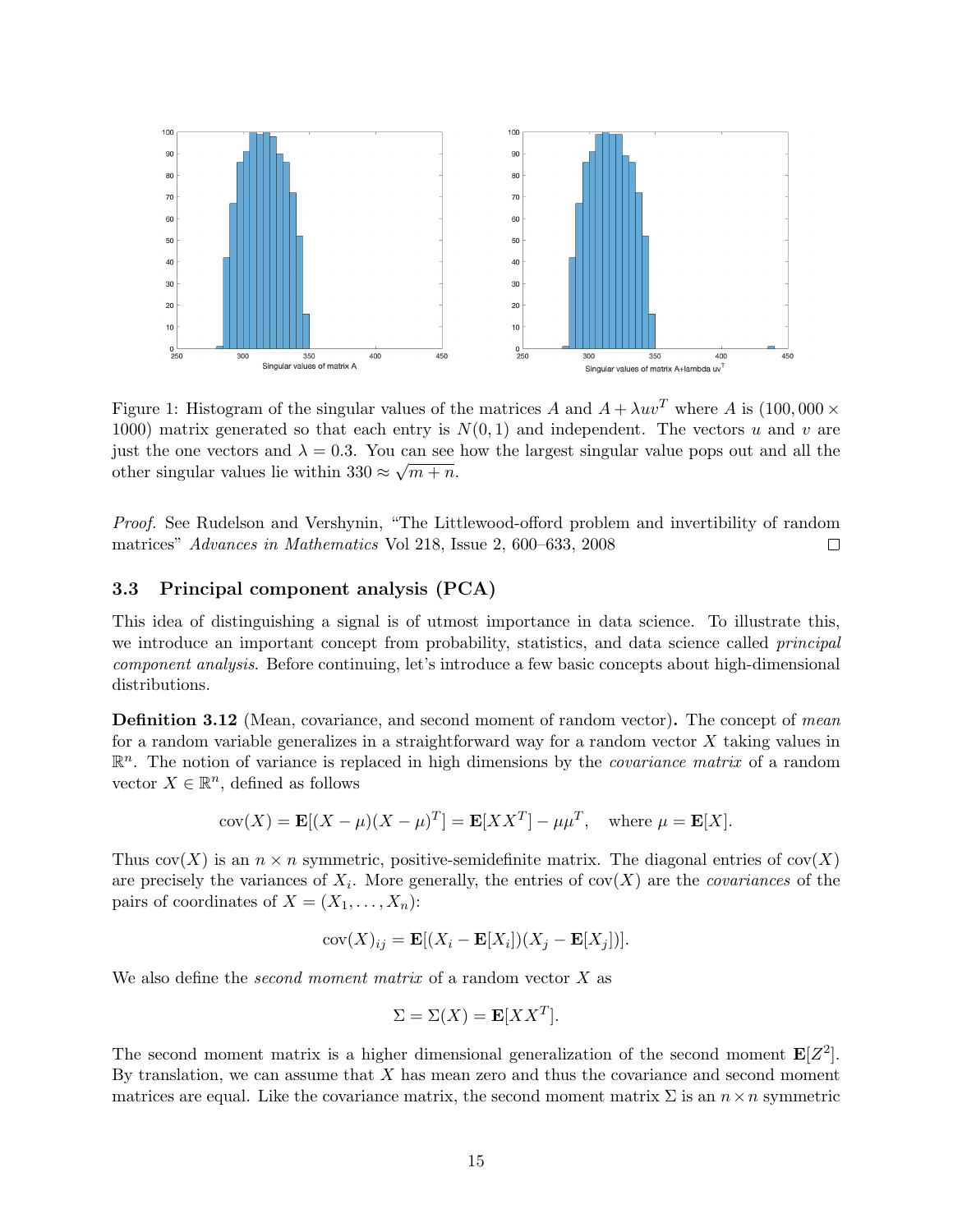positive semi-definite matrix. The spectral theorem for such matrices says that all eigenvalues  $\lambda_i$ of  $\Sigma$  are real and non-negative. Moreover  $\Sigma$  can be expressed via spectral decomposition as

$$
\Sigma = \sum_{i=1}^{n} \lambda_i u_i u_i^T,
$$

where  $u_i \in \mathbb{R}^n$  are the eigenvectors of  $\Sigma$ . We will assume that  $\lambda_i$  are in decreasing order.

In data science, the spectral decomposition of  $\Sigma$  is of utmost importance when the distribution of a random vector X represents data. The eigenvector  $u_1$  corresponding to the largest eigenvalue  $\lambda_1$  defines the first *principal direction*. This is the direction which the distribution is most extended and explains most of the variability in the data. The next eigenvector  $u_2$  (corresponding to the second largest singular value) defines the next principal direction; it best explains the remaining variability in the data... It should be noted from data we only see an estimate of the covariance matrix

$$
\Sigma_m = \frac{1}{m} \sum_{i=1}^m X_i X_i^T
$$

where  $X_i \in \mathbb{R}^n$  represents data. We know by law of large numbers  $\Sigma_m \to \Sigma$  a.e. as the sample size increases. This leads to the quantitative question: how large must the sample size  $m$  be to guarantee  $\Sigma_m \approx \Sigma$  with high probability?

It often happens (as we just saw) with real data that only a few eigenvalues  $\lambda_i$  are large and thus can be considered informative; the remaining eigenvalues are small and considered noise. thus, a few principal directions explain most variability in the data. Even though the data is presented in high-dimensional space  $\mathbb{R}^n$ , such data is essentially low dimensional, namely it clusters near the low-dimensional subspace E spanned by the first few principal components.

The most basic data analysis algorithm, called principal component analysis (PCA), computes the first few principal components and then projects the data in  $\mathbb{R}^n$  onto the subspace E spanned by them. This reduces the dimension of the data and simplifies the data analysis.

#### <span id="page-15-0"></span>3.4 Isotropic random vectors

In a basic probability course it is useful to often assume that random variables have zero mean and unit variances. This is also true in higher dimensions, where the notion of isotropy generalizes the unit variance.

**Definition 3.13** (Isotropic random variables). A random vector  $X \in \mathbb{R}^n$  is called *isotropic* if

$$
\Sigma(X) = \mathbf{E}[XX^T] = I_n
$$

where  $I_n$  denotes the identity matrix in  $\mathbb{R}^n$ .

Remark: We state some general properties of isotropic random variables.

- (Characterization of isotropy) A random vector  $X \in \mathbb{R}^n$  is isotropic iff  $\mathbf{E}[\langle X, x \rangle^2] = ||x||_2^2$  $rac{2}{2}$  for all  $x \in \mathbb{R}^n$ . This says X is isotropic iff all one-dimensional marginals of X have unit variance. Informally this means that an isotropic distribution is extended evenly in all directions.
- (Almost orthogonality of independent vectors) We have  $||X||_2^2 = n$  and if X, Y are two isotropic, independent random vectors then  $\mathbf{E}[\langle X, Y \rangle^2] = n$ . To see the almost orthogonality, we can normalize X and Y,  $\bar{X} = X/||X||$  and  $Y/||Y||$ . Since  $||X||_2 \sim \sqrt{n}$  and  $||Y|| \sim \sqrt{n}$  and we can normanze  $\overline{X}$  and  $\overline{T}$ ,  $\overline{X} = \overline{X}/||\overline{X}||$  and  $\overline{T}$ <br> $\langle \overline{X}, \overline{Y} \rangle \sim \sqrt{n}$  w.h.p. it implies that  $|\langle \overline{X}, \overline{Y} \rangle| \sim \frac{1}{\sqrt{n}}$  $\frac{1}{n}$ .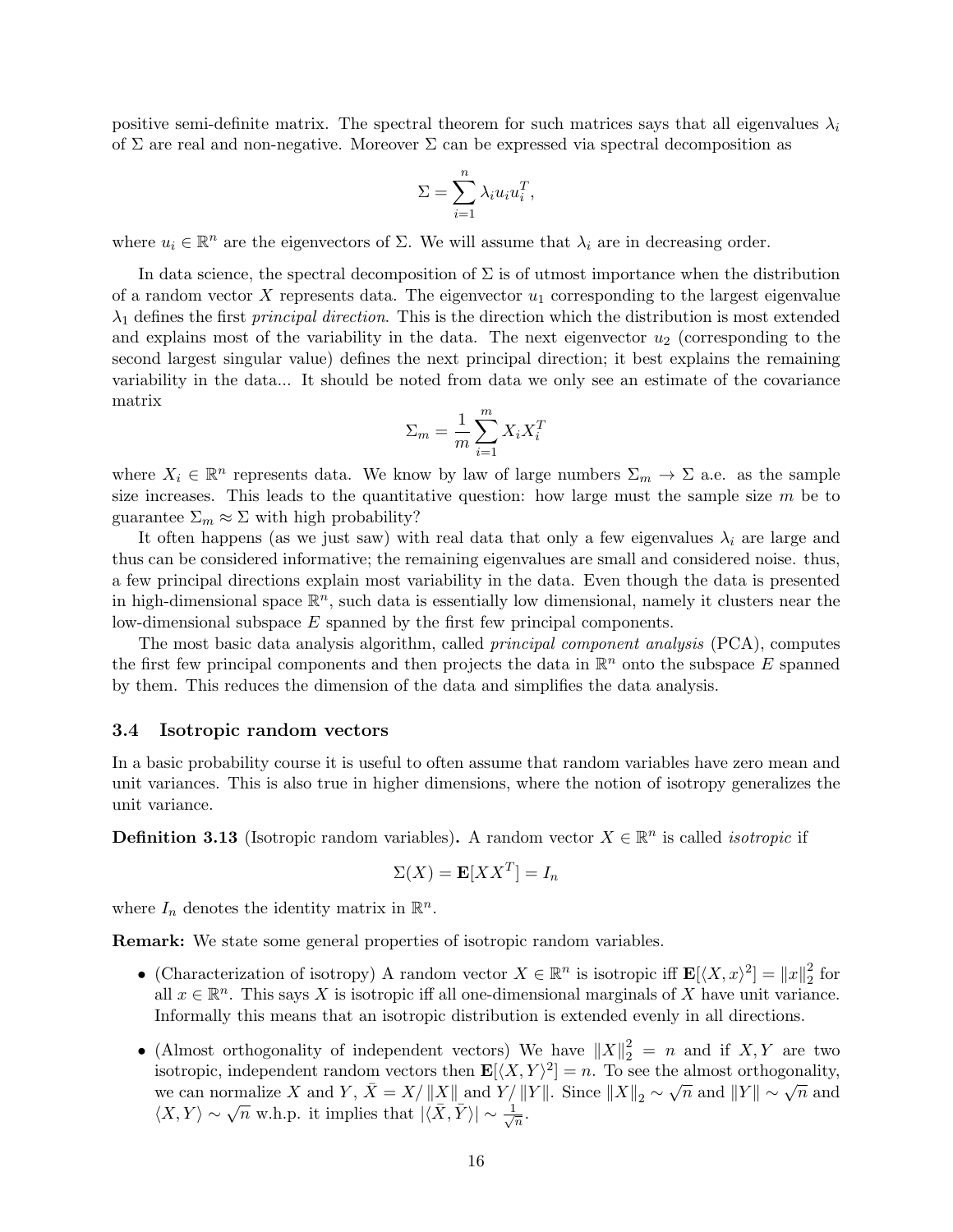## <span id="page-16-0"></span>4 Important distributions for concentration inequalities

#### <span id="page-16-1"></span>4.1 Sub-gaussian distributions

It would be useful to extend these concentration inequalities to a wider class of distributions – at least we might expect Gaussian to belong to this class.

**Question:** which random variables X must obey a concentration inequality like Hoeffding's?

If we let the sum be a single term, then Hoeffding's inequality says

$$
\Pr(|X| \ge t) \le 2e^{-ct^2}, \quad \text{for some constant } c > 0.
$$

This immediate tells us: if we want Hoeffding's inequality to hold, we must assume the r.v. X has sub-gaussian tails. This class of such distributions is called sub-gaussian. It contains Gaussian, Bernoulli, and any bounded distribution (i.e.  $||X||_{\infty} < \infty$ ). And, as we will see shortly, concentration inequalities can indeed be proved for all sub-gaussian distributions. This makes the family of sub-gaussian distributions a natural and in many cases canonical class where one can develop various high dimensional probability theory.

The next proposition states a relationship between the sub-gaussian tail decay, the growth of moments, and the growth of the moment generating function. The proof is also useful since it shows how to transform one type of information about r.v. into another.

<span id="page-16-2"></span>**Theorem 4.1** (Sub-gaussian properties). Let X be a r.v. Then the following properties are equivalent; the parameters  $K_i > 0$  appearing in these properties differ from each other by at most an absolute constant factor  $(K_j \leq CK_i$  for any two properties).

1. The tails of X satisfy

$$
\Pr(|X| \ge t) \le 2\exp(-t^2/K_1^2) \quad \text{for all } t \ge 0.
$$

2. The moments of X satisfy

$$
||X||_{L^p} = (\mathbf{E}|X|^p)^{1/p} \le K_2\sqrt{p}, \quad \text{for all } p \ge 1.
$$

3. The MGF of  $X^2$  satisfies

$$
\mathbf{E}[\exp(\lambda^2 X^2)] \le \exp(K_3^2 \lambda^2) \quad \text{for all } \lambda \text{ such that } |\lambda| \le \frac{1}{K_3}
$$

4. The MGF of  $X^2$  is bounded at some point, namely

$$
\mathbf{E}[\exp(X^2/K_4^2)] \le 2.
$$

Moreover, if  $\mathbf{E}[X] = 0$ , then properties (1)-(4) are also equivalent to the following one

5. The MGF of X satisfies

$$
\mathbf{E}[\exp(\lambda X)] \le \exp(K_5^2 \lambda^2) \quad \text{for all } \lambda \in \mathbb{R}.
$$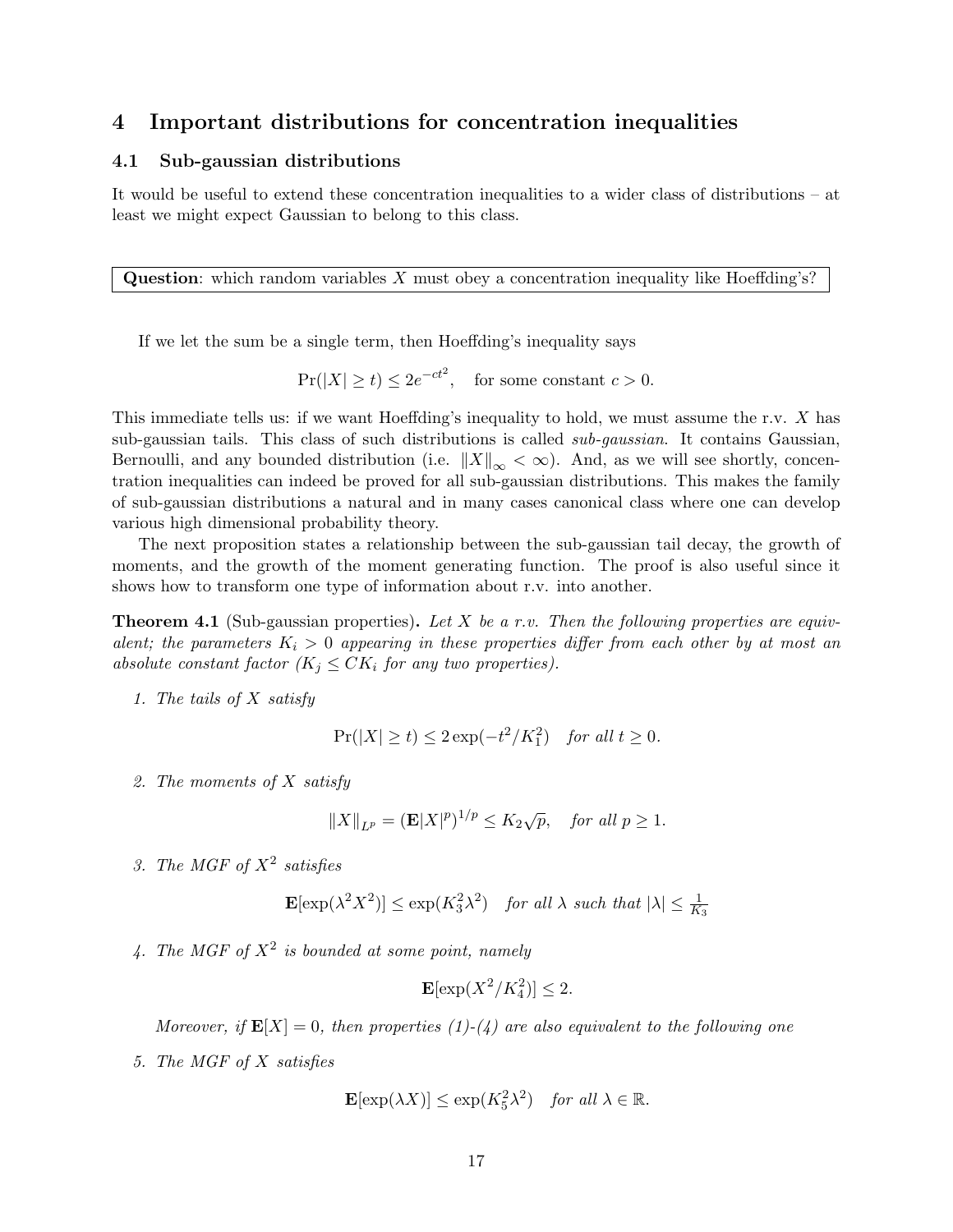Remarks: The constant 2 that appears in some properties above does not have special meaning; it can be replaced by any constant. The constant  $K_i$ 's depend on the distribution.

**Definition 4.2** (Sub-gaussian r.v.). A r.v. X that satisfies one of the properties in Theorem [4.1](#page-16-2) is called a sub-gaussian random variable.

The sub-gaussian norm of X, denoted by  $||X||_{\psi_2}$  is defined to be the smallest  $K_4$  in Property  $(4)$ :

$$
||X||_{\psi_2} = \inf\{t \ge 0 : \mathbf{E}[\exp(X^2/t^2)] \le 2\}.
$$

Lemma 4.3. The sub-gaussian norm is a norm on the space of sub-gaussian random variables.

Proof. It is clear that the scaling and zero properties of a norm hold. We just need to prove the triangle inequality. Let X, Y be two sub-gaussian random variables. Fix  $a, b > 0$ . Set  $f(x) = e^{x^2}$ . Since  $f$  is convex and increasing, we have that

(increasing) 
$$
f\left(\frac{|X+Y|}{a+b}\right) \le f\left(\frac{|X|+|Y|}{a+b}\right)
$$
  

$$
= f\left(\frac{a}{a+b} \cdot \frac{|X|}{a} + \frac{b}{a+b} \cdot \frac{|Y|}{b}\right)
$$
  
(convexity) 
$$
\le \frac{a}{b+a} f\left(\frac{|X|}{a}\right) + \frac{b}{a+b} f\left(\frac{|Y|}{b}\right).
$$

We set  $a = \|X\|_{\psi_2}$  and  $b = \|Y\|_{\psi_2}$  and take expectations on both sides

$$
\mathbf{E}\left[\exp\left(\frac{(X+Y)^2}{(\|X\|_{\psi_2} + \|Y\|_{\psi_2})^2}\right)\right] \n\leq \frac{\|X\|_{\psi_2}}{\|X\|_{\psi_2} + \|Y\|_{\psi_2}} \mathbf{E}\left[\exp\left(\frac{X^2}{\|X\|_{\psi_2}^2}\right)\right] + \frac{\|Y\|_{\psi_2}}{\|X\|_{\psi_2} + \|Y\|_{\psi_2}} \mathbf{E}\left[\exp\left(\frac{Y^2}{\|Y\|_{\psi_2}^2}\right)\right] \n\leq \frac{\|X\|_{\psi_2}}{\|X\|_{\psi_2} + \|Y\|_{\psi_2}} \cdot 2 + \frac{\|Y\|_{\psi_2}}{\|X\|_{\psi_2} + \|Y\|_{\psi_2}} \cdot 2 = 2
$$

Thus, the constant  $||X||_{\psi_2} + ||Y||_{\psi_2}$  is in the set  $\{t \geq 0 : \mathbf{E}[\exp((X+Y)^2/t^2)] \leq 2\}$ . The result follows.  $\Box$ 

We can restate the constants in Theorem [4.1](#page-16-2) in terms of the norm  $||X||_{\psi_2}$ . It states that every sub-gaussian r.v.  $X$  satisfies the following bounds:

$$
\Pr(|X| \ge t) \le 2\exp(-ct^2/\|X\|_{\psi_2}^2) \quad \text{for all } t \ge 0 \tag{4.1}
$$

$$
||X||_{L^{p}} \le C ||X||_{\psi_2} \sqrt{p} \quad \text{for all } p \ge 1
$$
 (4.2)

$$
\mathbf{E}(\exp(X^2/\left\|X\right\|_{\psi_2}^2)) \le 2\tag{4.3}
$$

if 
$$
\mathbf{E}X = 0
$$
 then  $\mathbf{E}(\exp(\lambda X)) \le \exp(C\lambda^2 ||X||_{\psi_2}^2)$  for all  $\lambda \in \mathbb{R}$  (4.4)

Here  $c, C > 0$  are absolute constants (i.e they do NOT depend on the distribution). Moreover, up to absolute constant factors,  $||X||_{\psi_2}$  is the smallest possible number that makes each of these inequalities valid.

#### Examples of sub-gaussian distributions.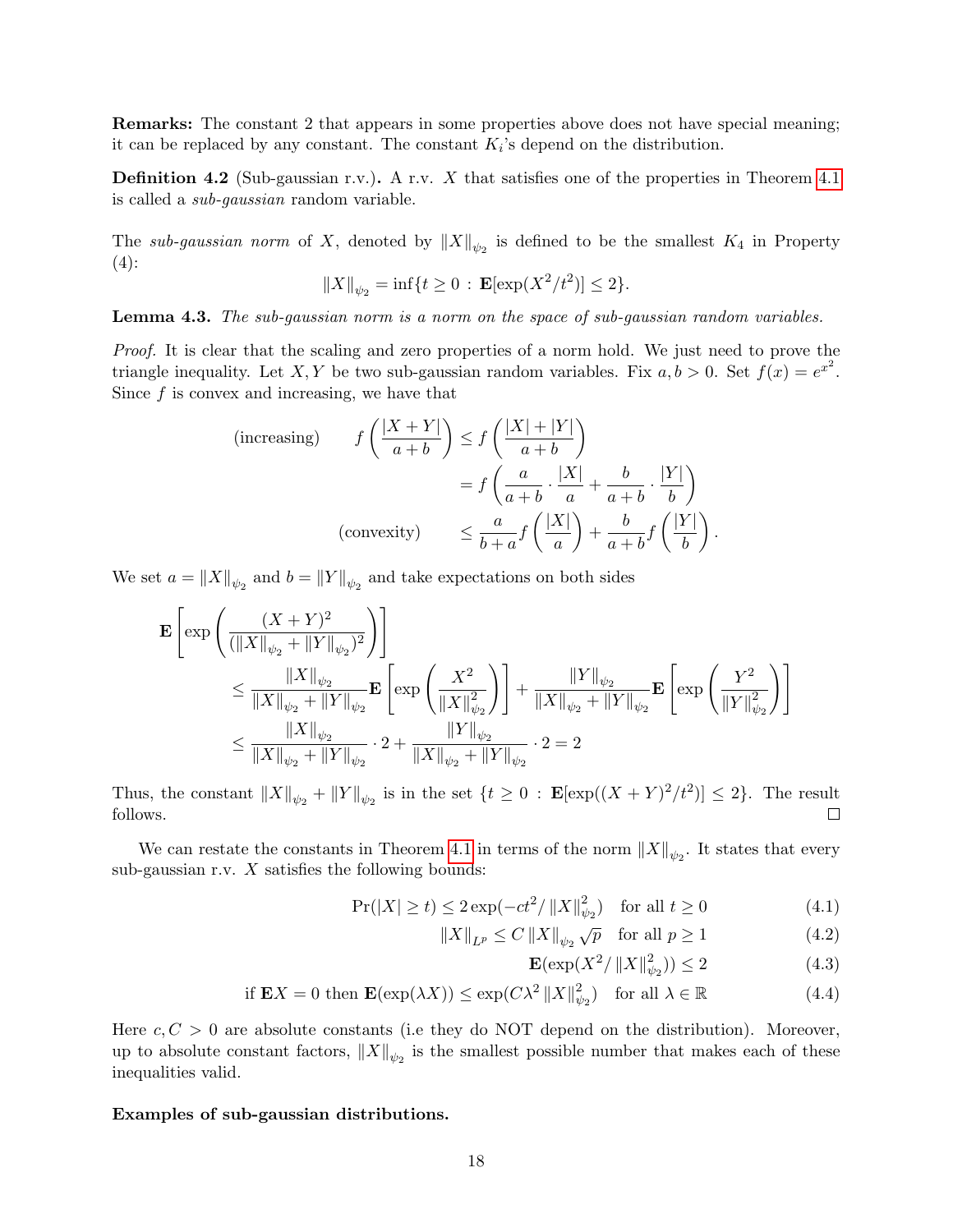• Gaussian.  $X \sim N(0, 1)$  is a sub-gaussian random variable with  $||X||_{\psi_2} \leq C$ , where C is an absolute constant. This follows from Theorem [2.3](#page-5-0) where we explicitly computed the tails of a Gaussian. More generally, if  $X \sim N(0, \sigma^2)$  then X is sub-gaussian with

$$
\|X\|_{\psi_2}\leq \sigma C.
$$

• Bernoulli. Let X be a Radamacher r.v. Since  $|X| = 1$ , it follows that X is sub-gaussian with

$$
||X||_{\psi_2} = \frac{1}{\sqrt{\ln 2}}.
$$

• Bounded. Any bounded r.v.  $X$  is sub-gaussian with

$$
||X||_{\psi_2} \le C ||X||_{\infty}
$$

where  $C = 1/\sqrt{\ln(2)}$ .

#### Remarks.

- Poisson, exponential, Cauchy distributions are not sub-gaussian
- Centering a sub-gaussian r.v. is a sub-gaussian r.v.

**Lemma 4.4.** If X is a sub-gaussian r.v. then  $X - \mathbf{E}[X]$  is sub-gaussian and

$$
\|X - \mathbf{E}[X]\|_{\psi_2} \le C \, \|X\|_{\psi_2}
$$

where C is an absolute constant.

• Sum of sub-gaussian r.v. is a sub-gaussian r.v.

<span id="page-18-0"></span>**Lemma 4.5.** Let  $X_1, X_2, \ldots, X_N$  be independent, mean zero, sub-gaussian r.v. Then  $\sum_{i=1}^N X_i$ is also a sub-gaussian r.v. and

$$
\left\| \sum_{i=1}^{N} X_i \right\|_{\psi_2}^2 \le C \sum_{i=1}^{N} \|X_i\|_{\psi_2}^2
$$

where  $C$  is an absolute constant.

Proof. We use property (5) of Theorem [4.1.](#page-16-2) Let us analyze the MGF of the sum. For any  $\lambda \in \mathbb{R}$ , we have

$$
\mathbf{E}\left[\exp(\lambda \sum_{i=1}^{N} X_i)\right] = \prod_{i=1}^{N} \mathbf{E}[\exp(\lambda X_i)] \quad \text{(by independence)}
$$
\n
$$
\leq \prod_{i=1}^{N} \exp(C\lambda^2 \|X_i\|_{\psi_2}^2) \quad \text{(by sub-gaussian property (4.1))}
$$
\n
$$
\leq \exp(\lambda^2 K^2) \quad \text{where } K^2 := C \sum_{i=1}^{N} \|X_i\|_{\psi_2}^2.
$$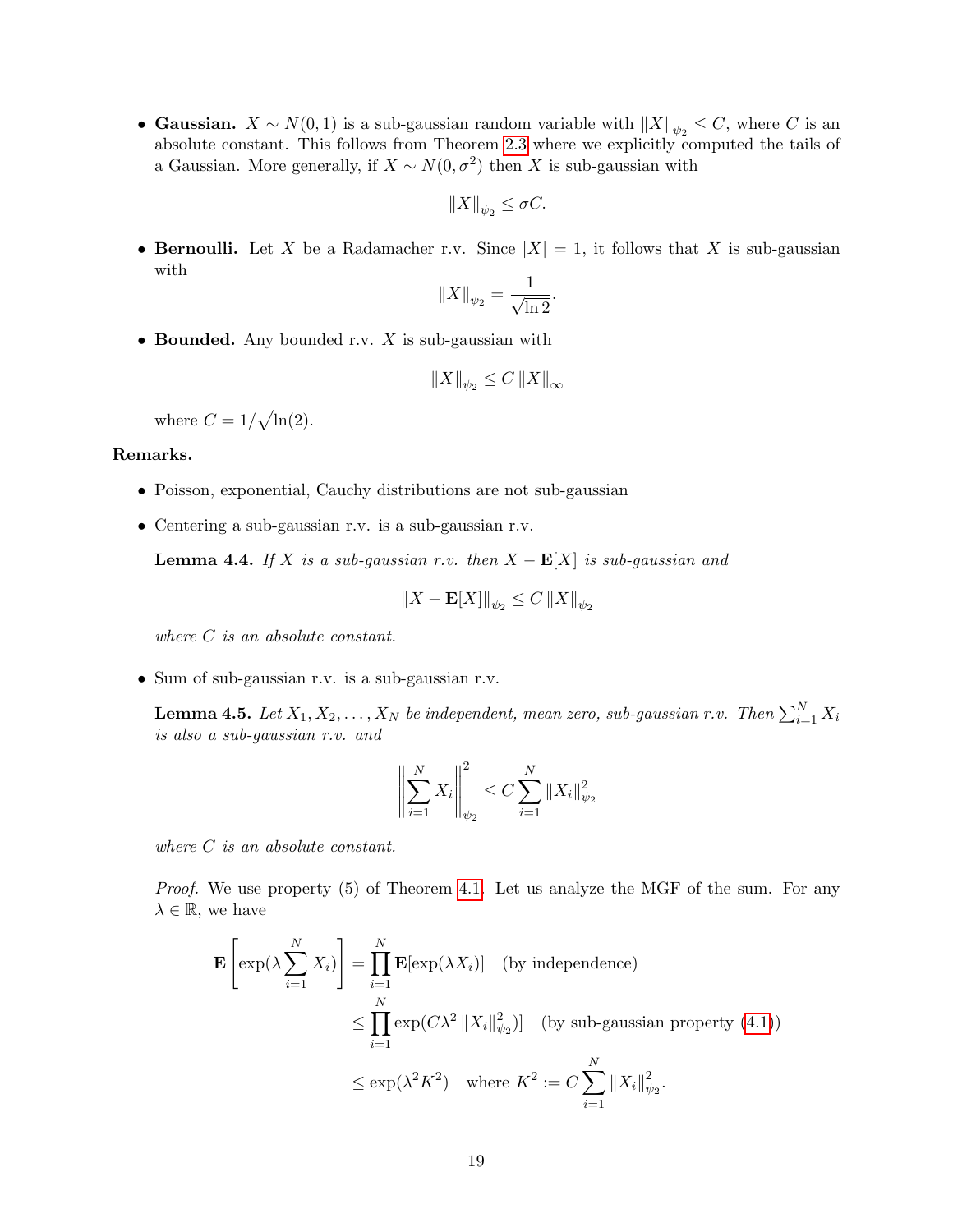Therefore, the sum is sub-gaussian since this is a characterization of sub-gaussian. Moreover by the definition of the sub-gaussian norm and the equivalences of and , we immediately have

$$
\left\| \sum_{i=1}^{N} X_i \right\|_{\psi_2} \le C_1 K
$$

where  $C_1$  is an absolute constant. The proposition is proved.

The concept of sub-gaussian distributions can be extended higher dimensions through projections onto lines.

**Definition 4.6** (Sub-gaussian random vectors). A random vector  $X \in \mathbb{R}^n$  is called sub-gaussian if the one-dimensional marginals  $\langle X, x \rangle$  are sub-gaussian random variables for all  $x \in \mathbb{R}^n$ . The sub-gaussian norm of  $X$  is defined as

$$
||X||_{\psi_2} = \sup_{x \in \mathbb{S}^{n-1}} ||\langle X, x \rangle||_{\psi_2}.
$$

Remarks: A simple example of a sub-gaussian random vector is a random vector with independent sub-gaussian coordinates.

• Sub-gaussian distributions with independent coordinates  $\Rightarrow$  sub-gaussian. Let  $X = (X_1, X_2, \ldots, X_n) \in$  $\mathbb{R}^n$  be a random vector with independent, mean zero, sub-gaussian coordinates  $X_i$ . Then X is sub-gaussian random vector and  $||X||_{\psi_2} \leq C \max_{i \leq n} ||X_i||_{\psi_2}$ .

There are many examples of high-dimensional sub-gaussian distributions. We state some basic examples below:

• Multivariate normal: We know that a random vector  $Z = (Z_1, Z_2, \ldots, Z_n)$  has the standard normal distribution in  $\mathbb{R}^n$ , denoted by  $Z \sim N(0, I_n)$  if the coordinates  $Z_i$  are independent standard normal random variables  $N(0, 1)$ . The density of Z is then the product of the n standard normal densities. Note that the standard normal density is rotation invariant:

**Proposition 4.7** (Rotation invariance of standard normal). Consider a random vector  $Z \sim$  $N(0, I_n)$  and a fixed orthogonal matrix U then  $UZ \sim N(0, I_n)$ . Moreover for any fixed vector  $u \in \mathbb{R}^n$ , we have  $\langle Z, u \rangle \sim N(0, \|u\|_2^2)$  $_{2}^{2}).$ 

Let  $\Sigma \in \mathbb{R}^{n \times n}$  be a positive-semidefinite matrix and  $\mu \in \mathbb{R}^n$ . A random vector X is said to be a general normal distribution, denoted  $X \sim N(\mu, \Sigma)$  if  $Z := \Sigma^{1/2}(X - \mu) \sim N(0, I_n)$ . The density of  $X \sim N(\mu, \Sigma)$  can be computed by the change of variables formula

$$
f_X(x) = \frac{1}{(2\pi)^{n/2} \det(\Sigma)^{1/2}} \exp(-(x-\mu)^T \Sigma^{-1} (x-\mu)/2), \qquad x \in \mathbb{R}^n.
$$

The following proposition proves that the multivariate normal is sub-gaussian.

**Proposition 4.8** (Characterization of normal distribution). Let X be a random vector in  $\mathbb{R}^n$ . Show that X has a multivariate normal distribution if and only if every one-dimensional marginal  $\langle X, \theta \rangle, \theta \in \mathbb{R}^n$  has a (univariate) normal distribution.

Another important property of multivariate normals is the following.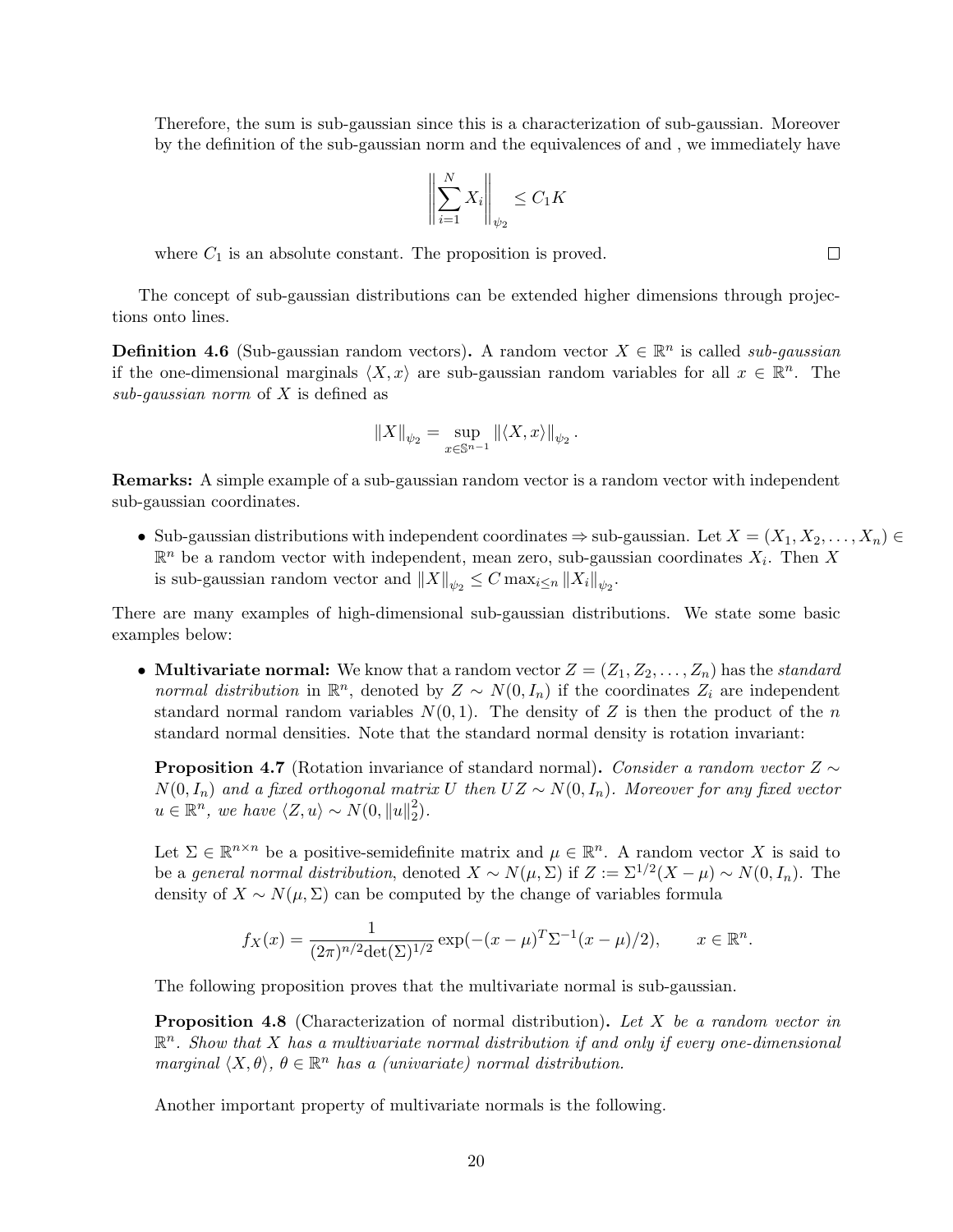**Proposition 4.9.** If  $Z \sim N(0, I_n)$ , then for any fixed vectors  $u, v \in \mathbb{R}^n$ , we have

$$
\mathbf{E}[\langle X, u \rangle \langle X, v \rangle] = \langle u, v \rangle.
$$

- Symmetric Bernoulli: A random vector  $X = (X_1, X_2, \ldots, X_n) \in \mathbb{R}^n$  is a symmetric Bernoulli distribution if the coordinates  $X_i$  are independent, symmetric Bernoulli random variables.
- Spherical distribution: We say a random vector  $X$  is spherically distributed, denoted Spherical distribution. We say a random vector  $X$  is spherically distributed, denoted  $X \sim \text{Unif}(\sqrt{n}S^{n-1})$  if the random vector is uniformly distributed on the Euclidean sphere in  $R^n$  with radius  $\sqrt{n}$  and centered at the origin. To show this is sub-gaussian, we reduce this to  $\mathbb{R}^n$  with radius  $\sqrt{n}$  and centered at the origin. To show this is sub-gaussian, we reduce this to the Gaussian distribution,  $N(0, I_n)$  (i.e.  $Z \sim N(0, I_d)$ , then  $Z/\|Z\|_2$  is uniformly distributed on the unit sphere. Similarly, the uniform distribution on the Euclidean ball  $B(0,\sqrt{n})$  in  $\mathbb{R}^n$ is sub-gaussian.
- Uniform distribution over the unit cube  $[-1,1]^n$ : This follows from independence of coordinates.

Not all uniform distributions over convex sets are sub-gaussian. For instance, a n ball of the  $\ell_1$ -norm in  $\mathbb{R}^n$  ( $||x||_1 \leq n$ ) is isotropic, but not sub-gaussian.

**Theorem 4.10** (General Hoeffding's inequality). Let  $X_1, \ldots, X_N$  be independent, mean zero, subgaussian random variables. Then for every  $t \geq 0$ , we have

$$
\Pr\left(\left|\sum_{i=1}^N X_i\right| \geq t\right) \leq 2 \exp\left(-\frac{ct^2}{\sum_{i=1}^N \|X_i\|_{\psi_2}^2}\right).
$$

**Theorem 4.11** (Khintchine's inequality). Let  $X_1, \ldots, X_N$  be independent sub-gaussian random variables with zero means and unit variances, and let  $(a_1, a_2, \ldots, a_N) \in \mathbb{R}^N$ . Then

$$
\begin{aligned}\nfor \ p \in [2, \infty) \qquad & \|a\|_2 \le \left\| \sum_{i=1}^N a_i X_i \right\|_{L^p} \le CK\sqrt{p} \left\| a \right\|_2 \\
for \ p = 1 \qquad c(K) \left\| a \right\|_2 \le \left\| \sum_{i=1}^N a_i X_i \right\|_{L^p} \le \|a\|_2.\n\end{aligned}
$$

Here  $K = \max_i ||X_i||_{\psi_2}$ , C is an absolute constant, and  $c(K) > 0$  is a quantity which may depend only on K.

#### <span id="page-20-0"></span>4.2 Sub-exponential distributions

Although the sub-gaussian distribution is quite large, it leaves out a lot o f important distributions with heavier tails than gaussian (for instance exponential and poisson). As we saw, we are often interested in the norms of a random vector. Suppose  $Z_i \sim N(0, 1)$  and consider the Euclidean norm

$$
||Z||_2 = \left(\sum_{i=1}^n Z_i^2\right)^{1/2}.
$$

On the one hand,  $||Z||_2^2$  $\frac{2}{2}$  is a sum of independent random variables  $Z_i^2$  so we expect some concentration to hold. On the other hand, even though  $Z_i$  are sub-gaussian  $Z_i^2$  are not:

$$
Pr(Z_i^2 > t) = Pr(|Z_i| > \sqrt{t}) \sim exp(-(\sqrt{t})^2/2) = exp(-t/2).
$$

The tails behave more like an exponential distribution and are strictly heavier than sub-gaussian.